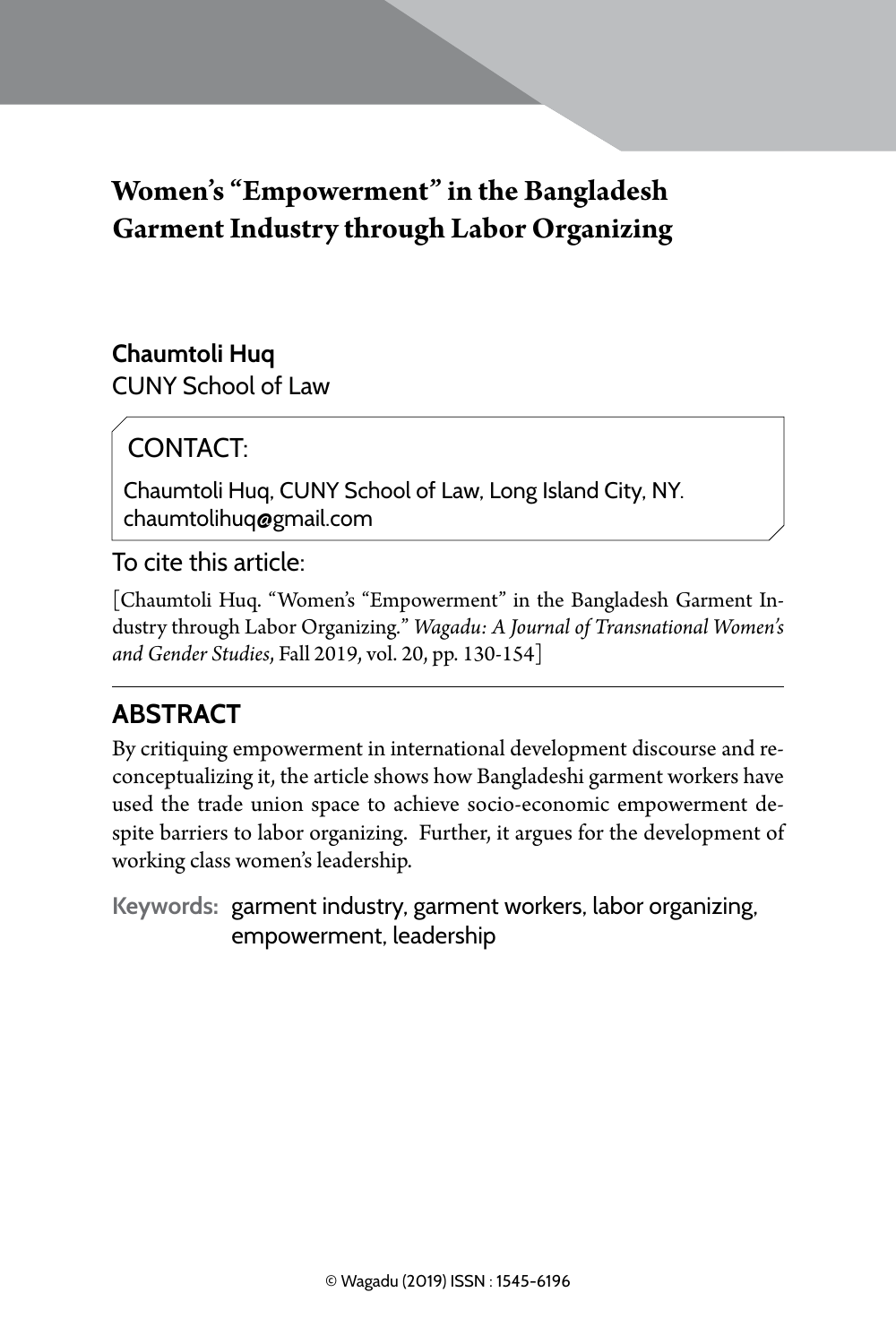"I have rights as a worker. I have rights as a woman. I have rights as citizen. But as workers we are being denied all of these rights.

*- Nasima Begum, Union Leader, Bangladesh Industrial and Garment Workers Federation.* 

Empowerment language in development discourse is reasoning that the garment industry has emancipated Bangladeshi women from the patriarchy of home-life and culture, and hides the reality that women's socio-economic position has not in fact improved. Bangladesh's garment workers remain the lowest paid globally. This empowerment language has been employed to separate labor organizing from women's issues, because it allows the government of Bangladesh to appeal to Western donors while managing the growth of the garment industry in hopes of creating an industrial elite without having to make meaningful changes in the rights for women workers. It suffices to provide women jobs as proof of their empowerment, but stops short of any efforts to improve the working conditions of women or change the double-burdens they experience at work and home. In this regard, Nasima's quote is an astute observation of the denial of her rights as a woman and worker, but also as a citizen of Bangladesh who is entitled to labor rights and protection from the state.

This article will show how the trade union movement space in Bangladesh has provided, and can continue to provide women workers a platform and organizational vehicle to exercise their agency at the workplace, which might also include addressing issues in home-life. Women workers have achieved some success in realizing concrete socio-economic demands through trade unions and labor organizing despite challenges including social and legal barriers to labor organizing and patriarchal dominance of male union leaders.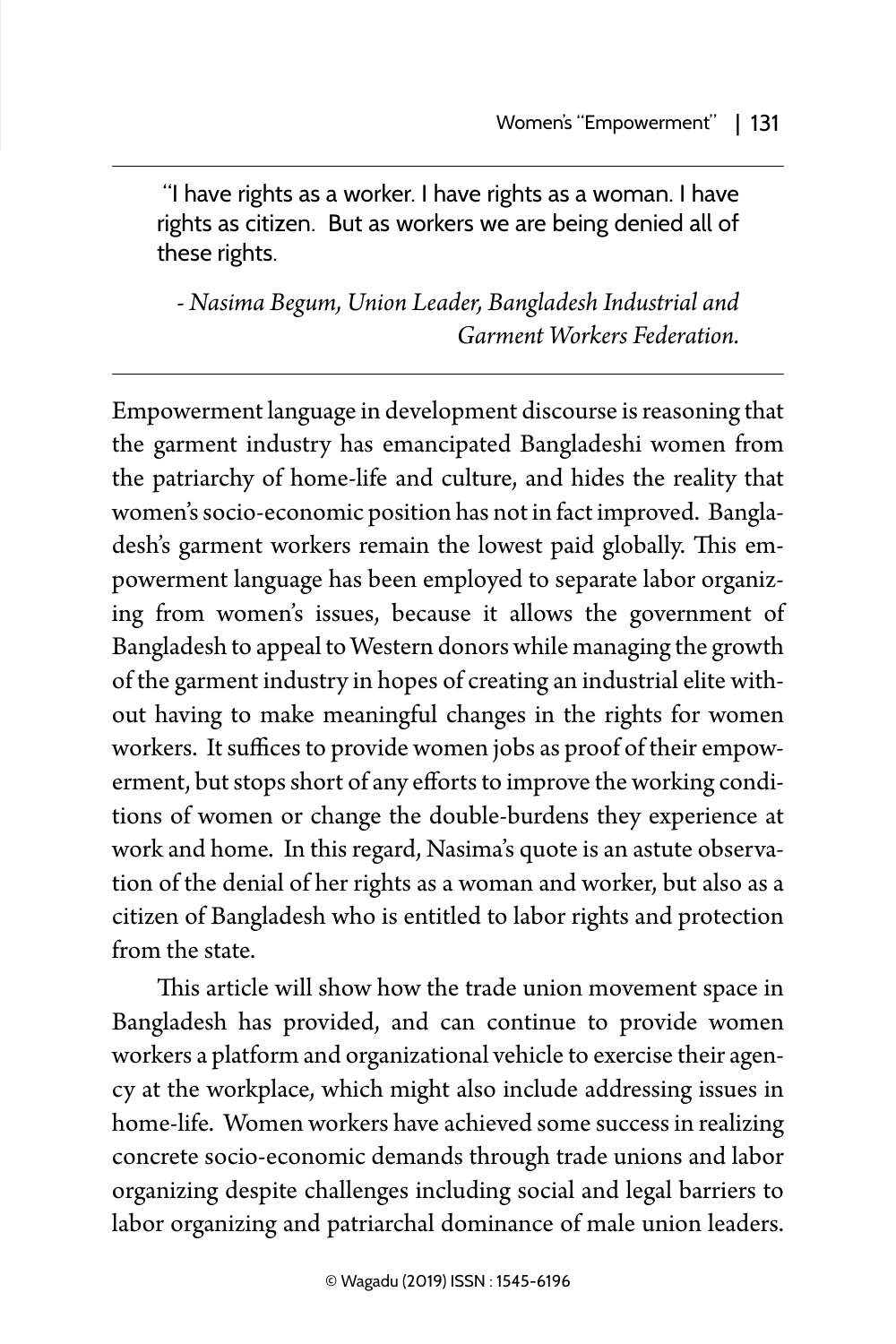However, this success is only possible if women are in leadership positions in their unions, and not in a paternalist role vis-a-vis their male trade unionists, and broader changes are made to labor laws. It is a space that feminists and other progressive allies must focus their time and attention if they truly would like to see women's rights improved, and more importantly, develop working class women leadership.

### Brief Background on Bangladesh Garment Industry

Bangladesh's garment industry is said to be the largest formal manufacturing industry to employ women. (Abrar, 2002) Women make up over 80% of the estimated 4 million person workforce. The composition of the workforce was not by accident, but a confluence of an explicit domestic national economic policy to increase foreign investment, deregulation, and promotion of female labor as cheap labor for the industry. Bangladesh's independance in 1971 ushered a short-lived "socialist" economic vision, where industries were nationalized and managed by the state, often referred to as state-managed capitalism. (Rahman, 2014) It was not seen as socialist because the nationalization of industries allowed a politically connected class to gain wealth. This state-dominated economic policy quickly gave rise to a more private-sector economic policy through the 1975 Industrial Investment Policy, which withdrew restrictions on private-sector participation in manufacturing industries and allowed direct foreign investment. By 1979, 40% of the nationalized industries had been handed to private entrepreneurs. (Hassan, 2018) These domestic policy changes were welcomed by pro-market economic policies of the World Bank and allowed for greater deregulation in the 1990s, which many advocates characterize as reflecting a more neoliberal socio-economic policy. Here, I use neoliberalism broadly to mean a set of political, cultural, and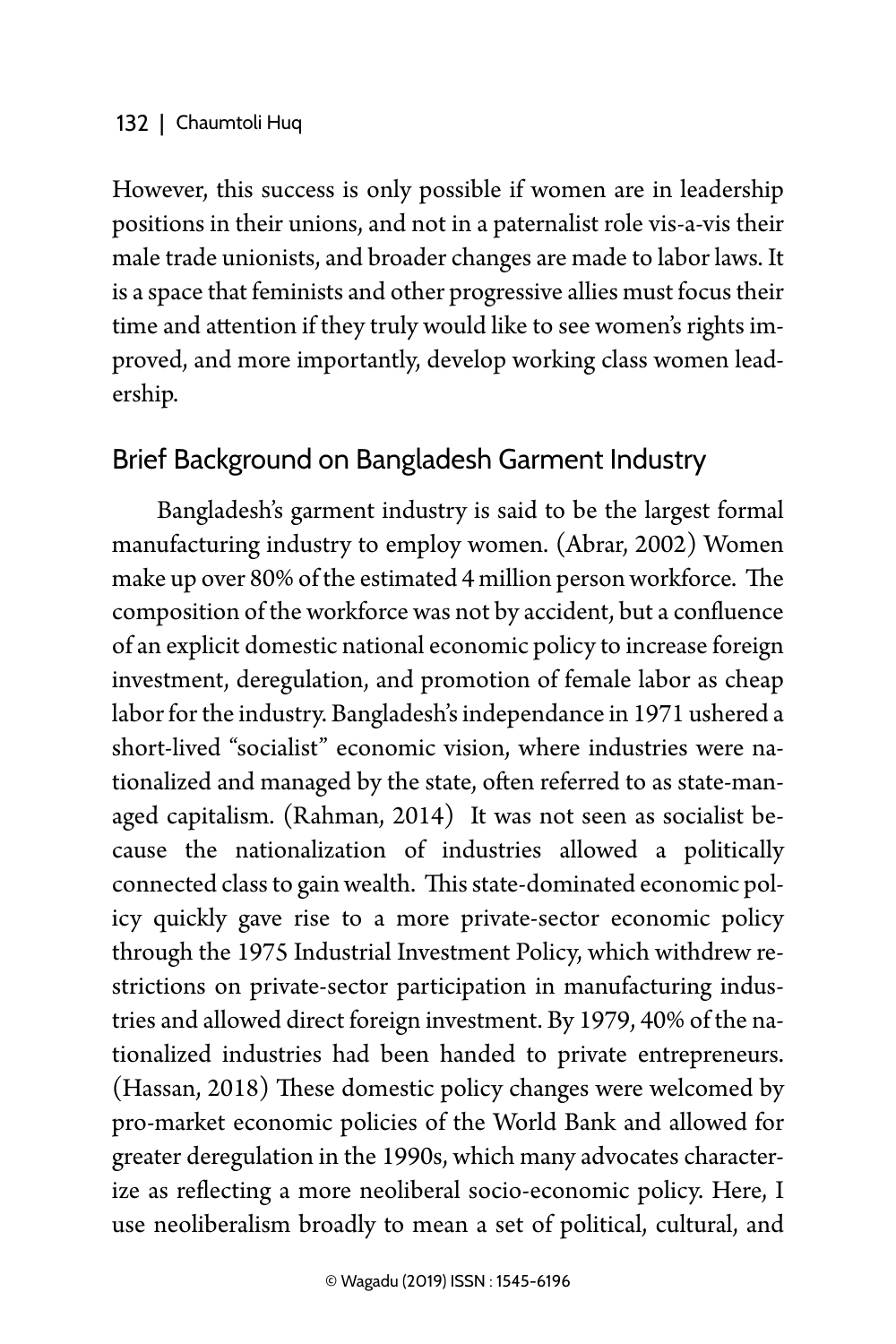economic policies cohering to an ideology that among other features: favors free market, minimal regulation by state and civil society actors or necessitate private-public ventures; gives priority to corporate interests over promotion of social goods and benefits; views corporate actors as equal to individual, marginalized actors in our global economy; and promotes an individual-versus-collective vision of rights. (Harvey, 2007) This broader definition allows us to see how women's empowerment rhetoric from international development professonals expressed often in individual terms is aligned with free market economic policies.

This state-sanctioned shift in economic policy from state-managed capitalism under the guise of a socialist vision to neoliberalism, which favored trade and free markets, catalyzed the growth of the garment indistry from 1.2 million in revenue in the 1980s to 22 billion now. Factors that favored the entry of Bangladesh into the global garment industry were the rising labor costs of production in the global North and the imposition of quotas on previous garment supplying countries such as Taiwan and South Korea, which made Bangladesh attractive for garment production for its cheap labor. This shift towards a market-oriented approach to economic development was also the result of structural adjustment policies of the World Bank and the International Monetary Fund (IMF) that focused newly independent countries on private market approaches to development and moving away from nationalization efforts.

The 1980s to 1990s was the height of neoliberal economic policies, and the garment industry was promoted, and is still promoted, as the economic development course for Bangladesh. During this time, many involved in the international development field through NGOs also praised the garment industry as empowering women by providing a pathway to industrial work. In fact, as discussed below, this promised empowerment of women did not bear out and served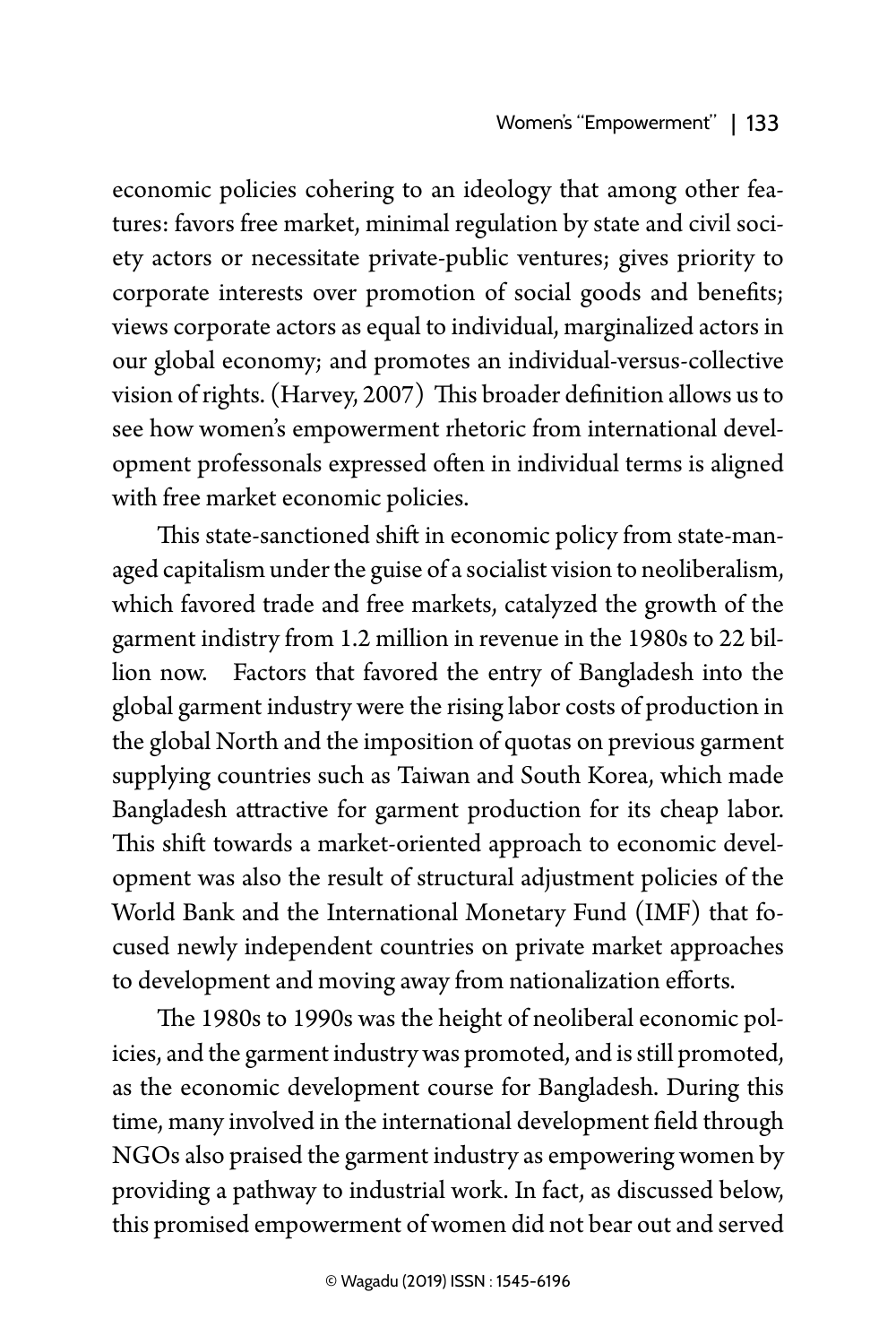to push women to urban areas from rural areas, disrupting social and kinship relationships that, while far from perfect, made them vulnerable to the precarity of the global market.

### Critique of Women's Empowerment Rhetoric

In the late 1990s and early 2000s, critique of the empowerment rhetoric espoused by development professionals began to emerge, and now, the predominant narrative is that women have gained some economic freedom from working in the garment industry, but there is finally a recognition of the inherent exploitative nature of the industry. (Kibria, 1995) In "Engendering the Garment Industry", a 2005 report commissioned by the World Bank, researchers acknowledged that while the garment industry brought unprecedented wage opportunities for women, it also gave rise to new vulnerabilities in terms of working conditions and health and living conditions in slums. (Majumdar, 2006) This acknowledgement by donors of the bitter-sweet nature of employment in the garment industry has not paved the way to any strategies and solutions to addressing the root cause of the exploitation. A 2011 report for the World Bank arrived at similar conclusions that "[d]espite the hard and exploitative nature of garments work, women and girls have gained autonomy and greater bargaining power within households," but acknowledged that conceptions of empowerment focused "predominantly on individual and economic empowerment, and that this was at the cost of more collective and more political forms of power." (Hossain, 2012) The empowerment rhetoric was thus acceptable in development discourse and even by Bangladesh so long as it continued to bring women into the garment industry for cheap labor. Here, I am using development discourse critically as a series of ideas that promote market approaches and capitalism as the path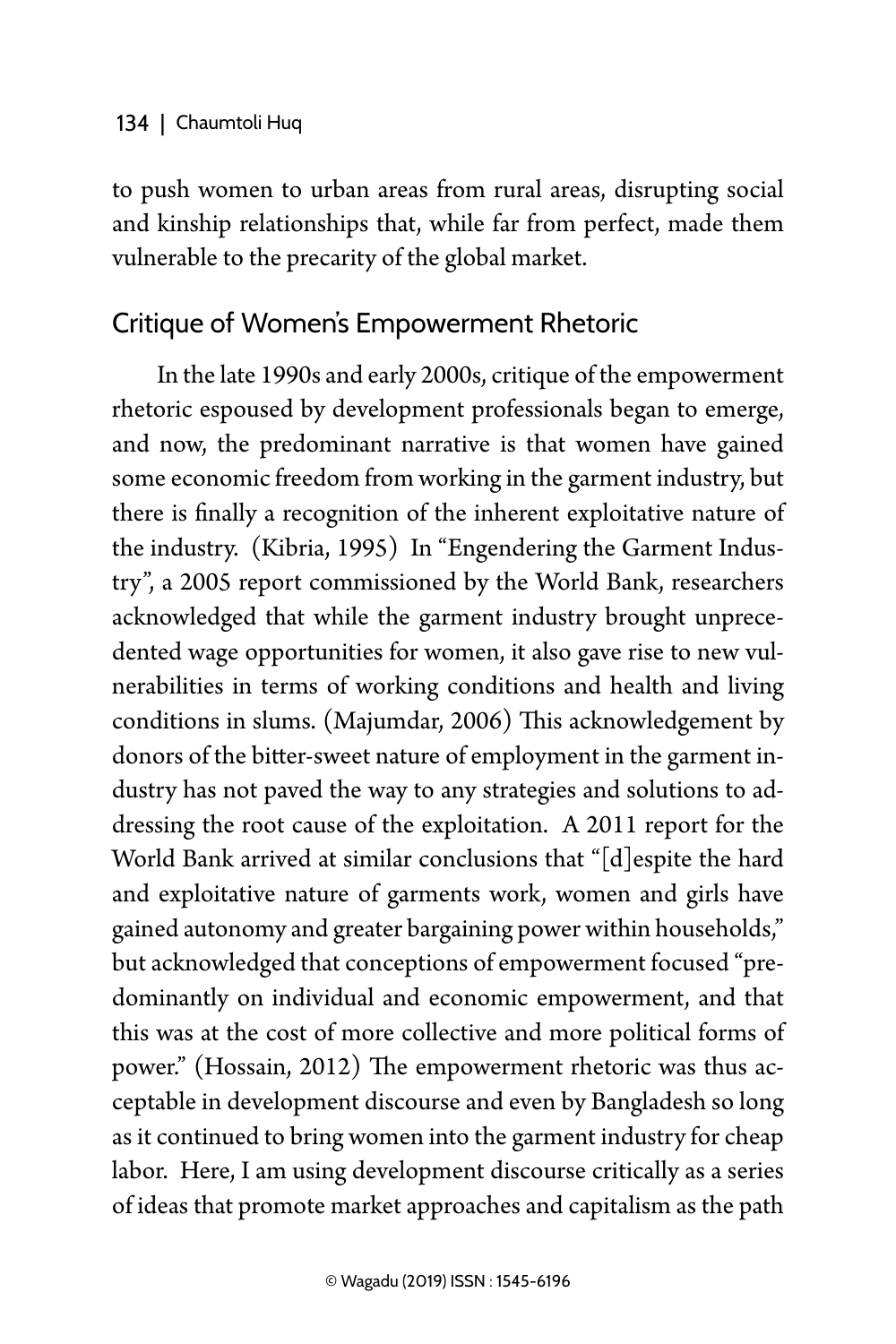to advancement of countries in the global south and the systemic arrangement of socio-cultural relationships within society to promote those ideas. (Naz, 2006)

For middle-class feminists in Bangladesh, it served as a liberal framework to speak about working class women without upending any economic framework or challenging the status quo. It must be mentioned that some women's rights NGOs did engage in consciousness-raising programs around women's rights, and in the 1990s we observed the early formation of trade unions in the industry. (Akter, 2014) Garment organizer Kalpona Akter spoke about "awareness classes" on labor rights at an event hosted by the Solidarity Center in Bangladesh then and how they helped workers form an independent union for workers called Bangladesh Independent Garment Workers Union Federation (BIGUF). (Akter, 2014, p. 46) Lamia Karim, in her piece, "Analyzing Women's Empowerment: Microfinance and Garment Labor in Bangladesh," attributes this attention on women's issues in the 1990s due to a series of conferences and projects at the international level including Cairo Population and 1995 Fourth World Conference on Women. (Karim, 2014) She writes that women's empowerment as both a model for economic development and women's rights "coincided with worldwide changes in economic restructuring and the opening of markets in many countries." (Karim, 2014, p.153) States like Bangladesh in this free market development model were encouraged to work with NGOs who were aligned with these policies. These NGOs typically provided gender sensitivity workshops and focused more on how many attended the workshops than any study on whether the trainings actually changed the behavior of participants or social norms around gender. Beyond conscious-raising efforts, there was no organizing focused explicitly on the labor rights for women workers. This is in part because the state and industry stakeholders were not in fact committed to any change in gender relations or power relations of workers in the factories.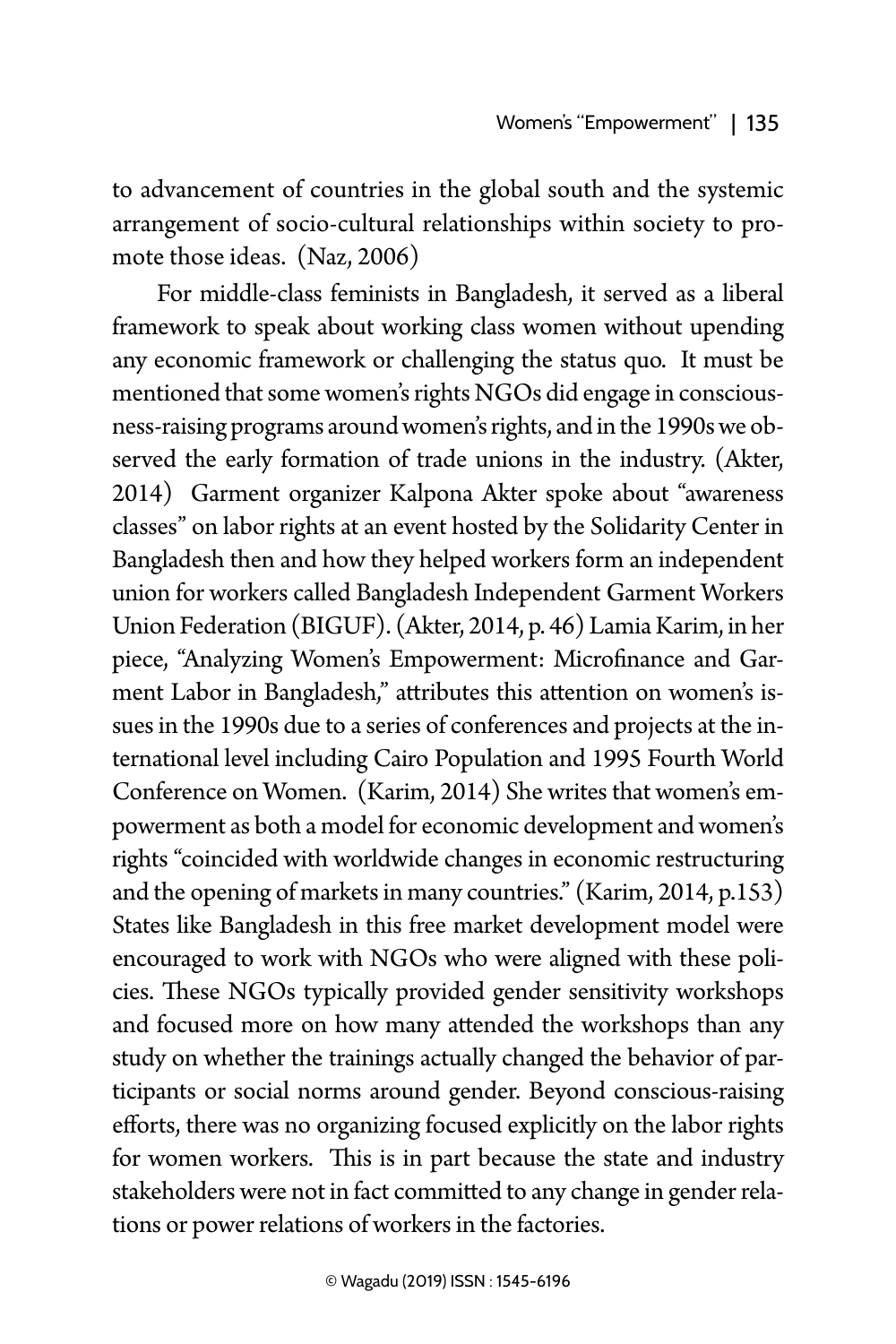Despite fears that the industry would be in jeopardy once trade quotas from Multi-Fiber Arrangments (MFA) were eliminated, the garment industry expanded into the 22 billion dollar industry it is today. MFA was an international trade agreement on textiles and clothing from 1974 to 2004. There are still no efforts to change this expansion of the industry as the state looks towards a 2022 goal of \$50 billion export. So long as programs spoke about women's empowerment and rights without changing the power balance between employers and workers, the neoliberal narrative allowed for continued business as usual. These efforts were not linked to any organizing effort by workers.

## Reconceptualizing Empowerment

In this piece, I draw from transnational feminist scholars of Bangladeshi origin such as Elora Halim Chowdhury, Naila Kabeer, Lamia Karim, and Dina Siddiqui, who have developed a robust critique of the empowerment rhetoric from their different disciplines such as economics, anthropology, women's studies, and on different issues such as micro-finance and labor as well as how it has been employed to address social relationships such as gender and Islam. (Chowdhury, 2011; Kabeer, 2011; Karim, 2014, Siddiqui, 2009) Siddiqui noted in her piece, Do Bangladesh Factory Workers Need Saving?: Sisterhood in the Post-Sweatshop Era*,* that empowerment discourse received scant scrutiny because it promoted the neoliberal economic policies of the time. (Siddiqui, 2009) Moreover, she noted that micro-credit policies of Grameen Bank and the employment opportunities of the garment sector were the two sites that "socially sanctioned faces of women's emancipation in Bangladesh." (Siddiqui, 2009)

In a critical study, "Does Paidwork Provide a Pathway to Women's Empowerment," Kabeer reconceptualizes empowerment broad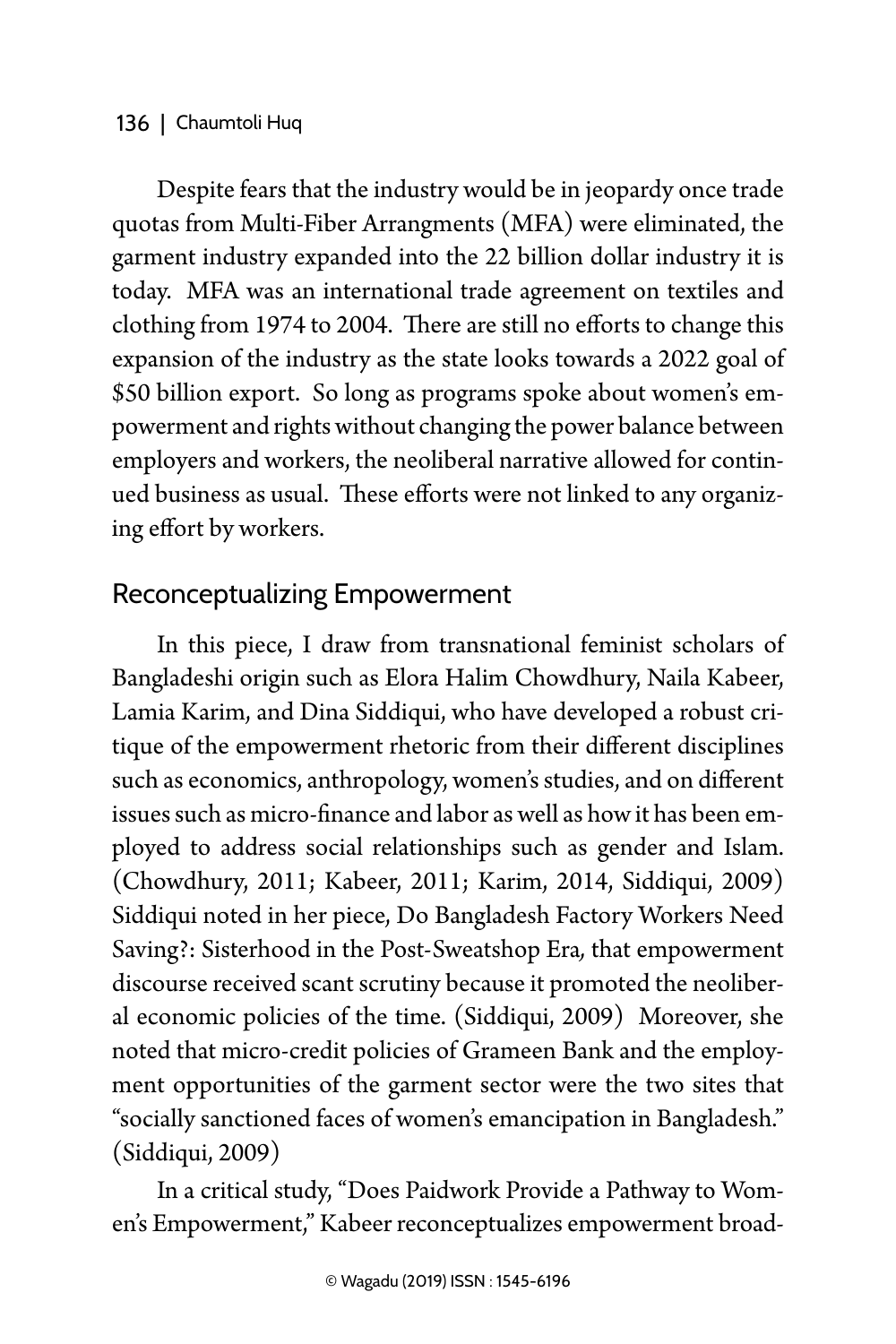ly to include "women's sense of self-worth and identity, their willingness to question their own subordinate status, their control over their own lives and their voice and influence within the family." (Kabeer, 2011) Kabeer noted that it is not paid work in of itself that was transformative but the kind of work. Women who had control over their income, had savings/insurance accounts in their own name, are able to move around in the public sphere, and know about their labor rights, are the most transformed by paid work. Relevant for this article is her consideration that empowerment cannot be limited to the individual level but must examine whether "paid work has impacted on women's political consciousness and agency, on their awareness of their rights, their agency as citizens and on their willingness to take collective action against social injustice." As such, Kabeer's definition of empowerment includes what she terms as agency, resources, and achievements. She defines agency as the ability to make and put into effect choices. Resources are how agency is exercised and achievements are characterized by outcomes. Empowerment she writes "entails change." (Kabeer 2011) I note that this definition echoes similar categories found in Nasima's quote at the beginning of this article on rights that translate in the workplace, their role as women and as political subjects.

Using Kabeer's definition of both personal and political transformation as a measure of empowerment, in the thirty-plus years of the garment industry, women have not been objectively empowered by their mere participation in the industry except perhaps by the tangible benefit of individual confidence from labor participation that some women have expressed they experienced. While this self-confidence is not to be underestimated, and serves as the basis for organizing and development of leaders, it is not sufficient. In this reconceptualization of empowerment, the criteria is whether this self-confidence impacts women's ability to make choices, increases awareness of rights, and allows them to take collective action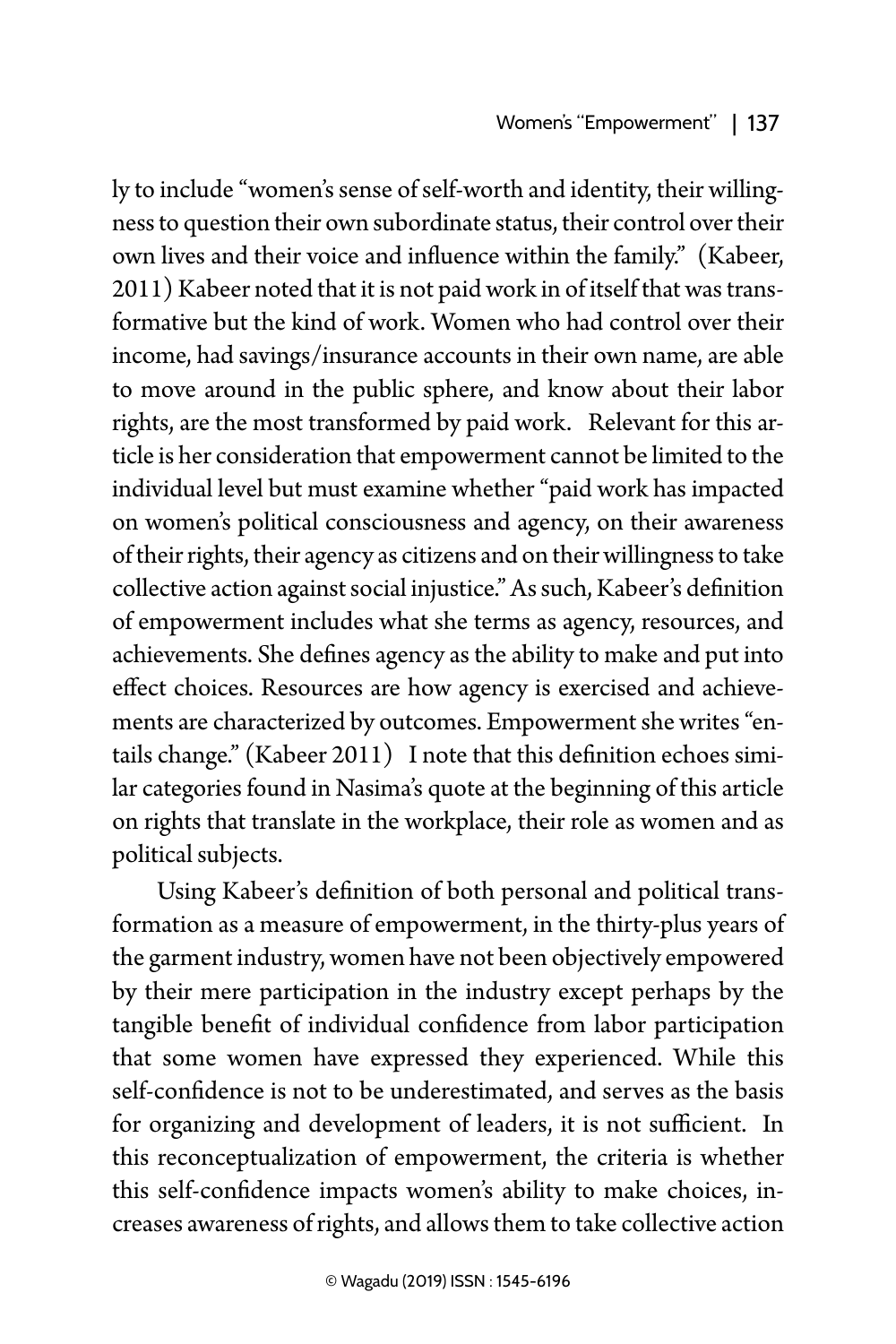to bring about measurable outcomes and change. In this regard, garment worker participation in labor organizing has been empowering because it increases their awareness of rights, allows them to use organizing and the trade union space to bring about measurable changes and outcomes, and has motivated them to take on leadership roles in their factory level unions, and in some instances, national unions.

Changes in the lives of garment workers such as wages have increased due to labor movement agitation. Protests in 2013 and again in 2016 by garment workers led to the increase of wages. (Yardley, 2013; Safi, 2018) When women take this so-called empowerment rhetoric to organize for themselves through trade unionism, or other forms of collective action, employers, police and the state respond violently. During mobilization efforts for improved labor conditions, women are not spared by the police. In August 2014, when workers of the Tuba Group were mobilizing for their wages, they found themselves at the other end of rubber bullets and batons and were brutally beaten. Tuba Group was owned by Delwar Hossain, the same owner of Tazreen Fashions, where over 112 workers died in a garment factory fire. Labor organizer Hasina Akter of Bangladesh Center for Worker Solidarity shared her personal story of being assaulted by her employer's thugs when she attempted to organize a factory in Dhaka, leading to her hospitalization. More recently, in January 2019, police used water cannons and tear gas to disperse a group of workers striking for poor pay. Women were not spared because they were women organizing for their rights as workers through the trade unions. Violent responses to workers and women organizing are also happening in a political context where dissent is also increasingly suppressed. As such, mere participation and increased personal self-confidence from labor participation has not led to an empowered garment workforce because the state and political violence restrict women's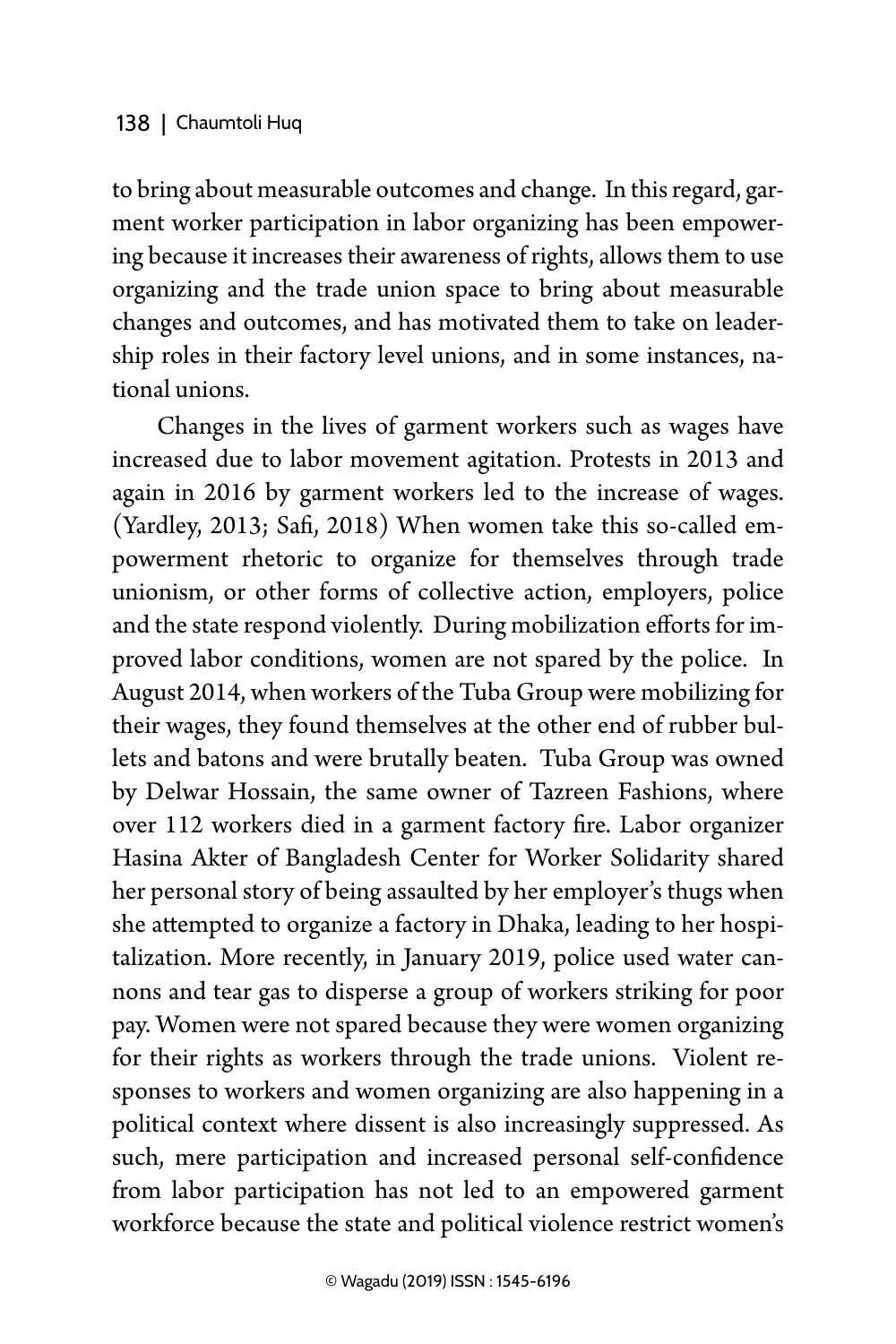agency to improve their working conditions. It is only when women have organized collectively that they have achieved concrete gains.

Even with women's participation in the industrial labor force, they still shoulder the majority of the household work, which indicates how gender norms have not changed. This is no different than women's unpaid work in the household as part of rural economies, except in home-based small-scale agricultural production, where women exercised some limited autonomy at home because they assisted in agricultural production. This raises another bias of development professionals and middle-class women in women's organizations, that rural women were new to "labor" or work. In "Class, Patriarchy, and Women's Work," Cain, Rahman and Nahar found that the hours of work for men and women in rural Bangladesh were the same, except men devoted more of their time to income-earning work through wage work and crop production, whereas women allocated time to home production, which includes food processing such as rice, firewood gathering, food preparation, and cultivation of crops near their home. (Cain, 1979) With increasing poverty reflected in their data from 1976-1978, probably caused by changes in national economic policies, poor women without male or kinship support were left vulnerable to "fend for themselves." (Cain, 1979) Cain, Rahman and Nahar recommended policies to create employment for rural women and cautioned against the mechanization of food processing which would erode the already "fragile female labor market" where women have found some income potential. Their study, although from 1970, helps us to understand how the push towards export oriented industries as a path to development for the newly independent Bangladesh meant that rural women were displaced from their primary role in agricultural work such as preserving seeds, caring for livestock, post-harvest processing along with home-based farming to meet self-sufficiency. Pushed to urban areas, women no longer could rely on joint household structure of rural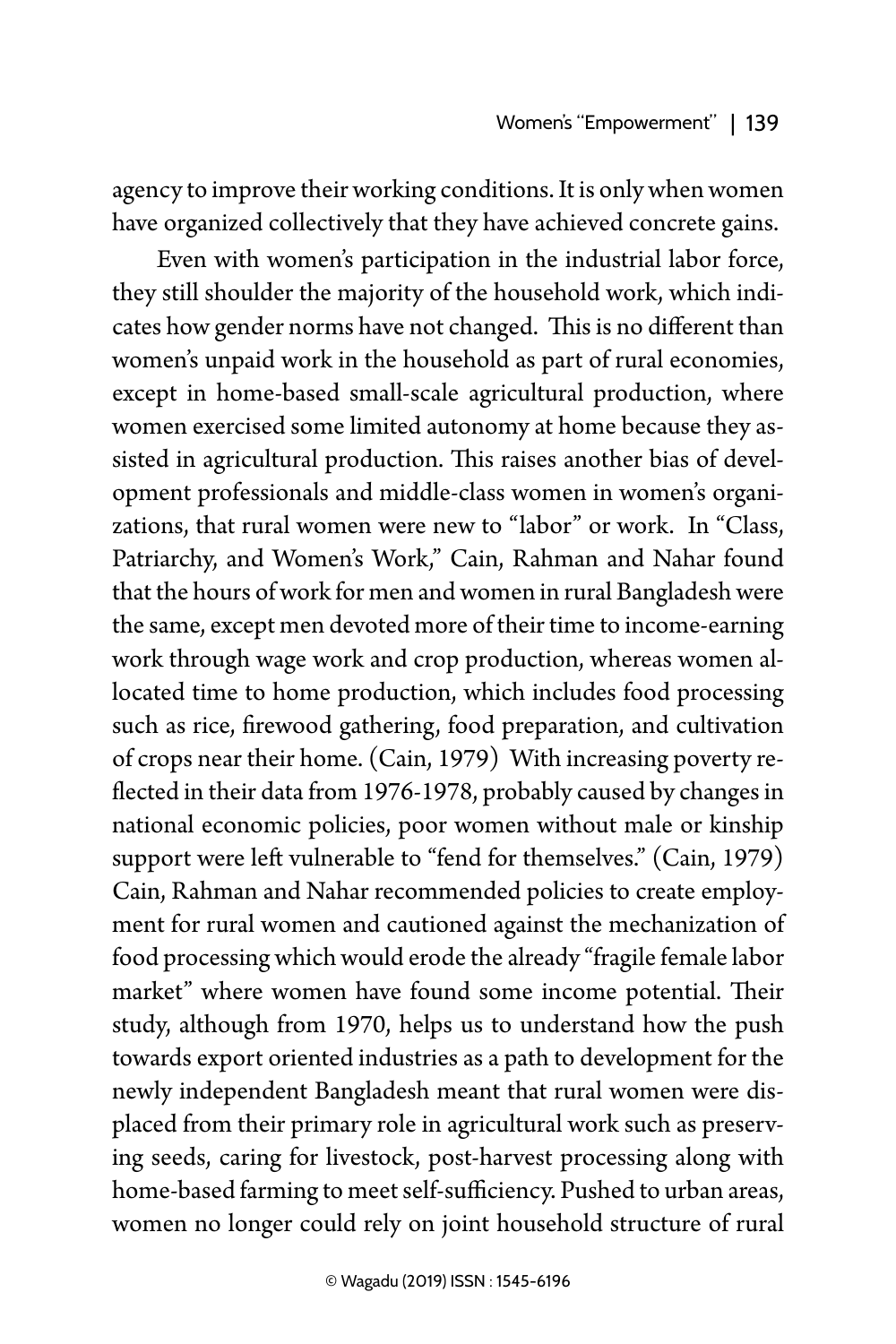economies for support in household work. This has resulted in their share of household work increasing in comparison to their involvement in home-based agriculture.

Women in the garment sector also do not necessarily maintain control over their income. Workers often report handing over their wages to the male head of household, if one exists. What women are often left with is an abstract sense of empowerment, without the material or socio-economic conditions of change. Naila Kabeer describes this complexity well in her essay:

From the point of view of women workers, it is clear they do not see work in the garment industry as a humanely sustainable livelifood option in the long run. On the other hand, it has had significant effects in the personal arena of therir lives, including in their capacity to negotiate with dominant family members … to be perceived and valued as earning family members. What is has not done is to enable them to organize themselves as workers and to use their collective power to negotiate a better deal for themselves at work or in society at large. (Kabeer, 2004, p. 152)

## Women's Organizations and Garment Workers

Given this history and framing of empowerment, poor and working class women in Bangladesh have had limited spaces to resist, both as workers and women. Mainstream women's organizations in Bangladesh have not been able to adequately incorporate the issues of working class women, specifically garment workers. The mainstreaming of women's organization under the development agenda has meant women's organizations raised issues of working women broadly, but have not been able to incorporate garment workers issues into their cause. Lamia Karim suggests that due to "deep penetration of development discourses through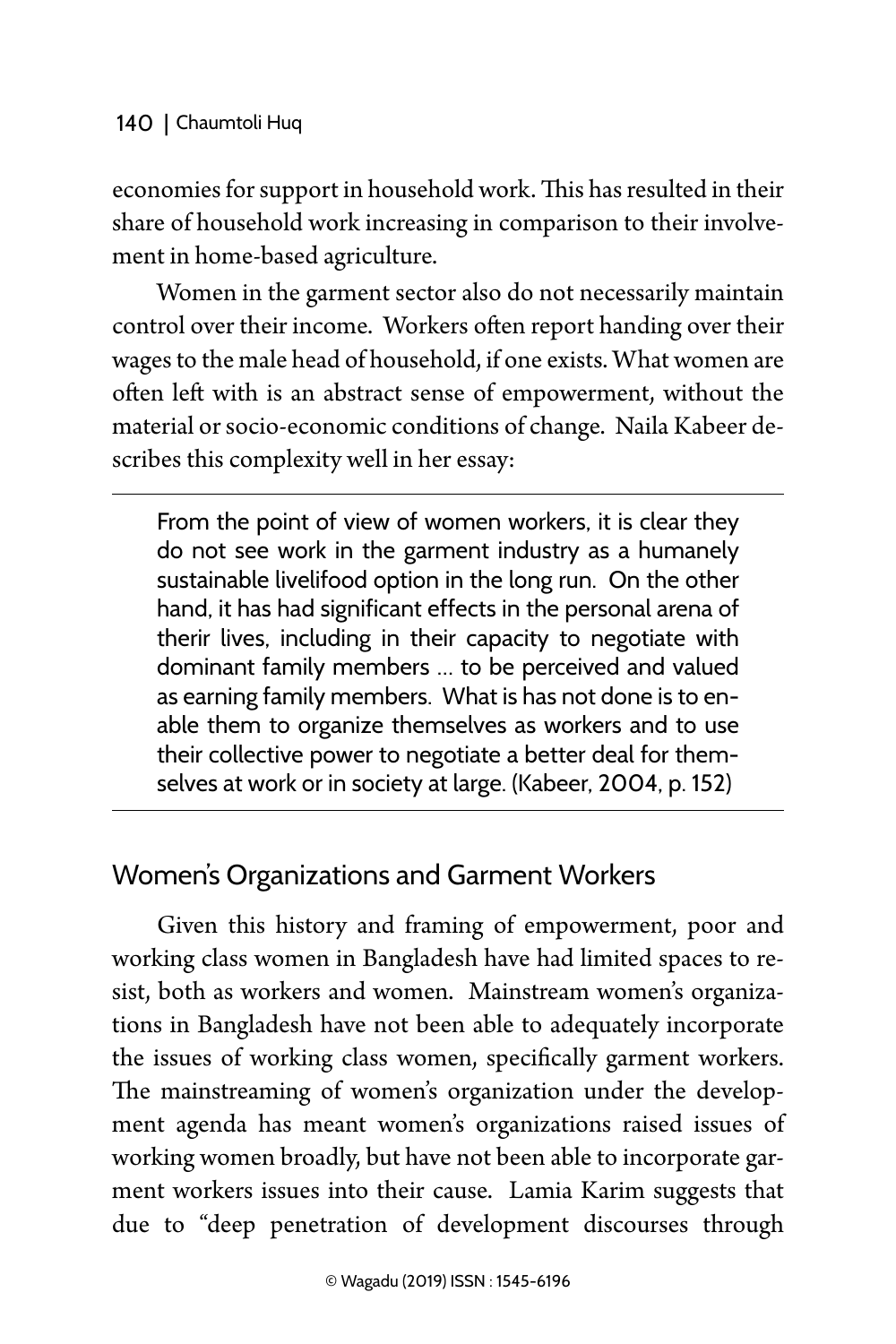NGOs" that have shaped feminist discussions "one should not be surprised by the lack of attention paid to working class by Western donors." (Karim, 2014) Chowdhury notes that while the NGOization of development provided feminists resources to mobilize and build transnational networks, they were unable to form "transformative alliances across class, ethnicity and grass-roots based agenda." (Chowdhury, 2011, p. 167)

There is no reason to think women workers would not be responsive to women's organizations. Uniformly, women union leaders at the factory level that I have interviewed as well as the few women leaders at the national level articulated clearly what would be feminist demands. Fatima Begum, a member of National Garment Workers Federation, shares that she sees no difference between men and women, and urges female workers to come forward to take leadership positions at their factories. This is echoed by other female leaders at the factory level at other unions. Anju Begum, an elected factory leader and member of Bangladesh Garment and Industrial Workers Federation said: "I want women workers like me to take a leadership role and try to become president of the union." (C. Huq, A. Begum Interview, 2015) It is possible that this consciousness around gender is attributable to their participation in garment work from the last twenty years, but it is most probably due to the fact that the women I interviewed were part of labor organizing efforts.

Shahida Parveen Shikha, of the Bangladesh Trade Union Kendra shares in a video recorded interview that women's organizations can play a specific function in terms of raising demands, and mobilizing civil society for support around those demands. In fact, in the early 1990s, some women's groups did do this but these efforts were not sustained. However, for Shikha, it is only through collective labor bargaining with employers that workers can realize those demands in the workplace and use the negotiation process to expand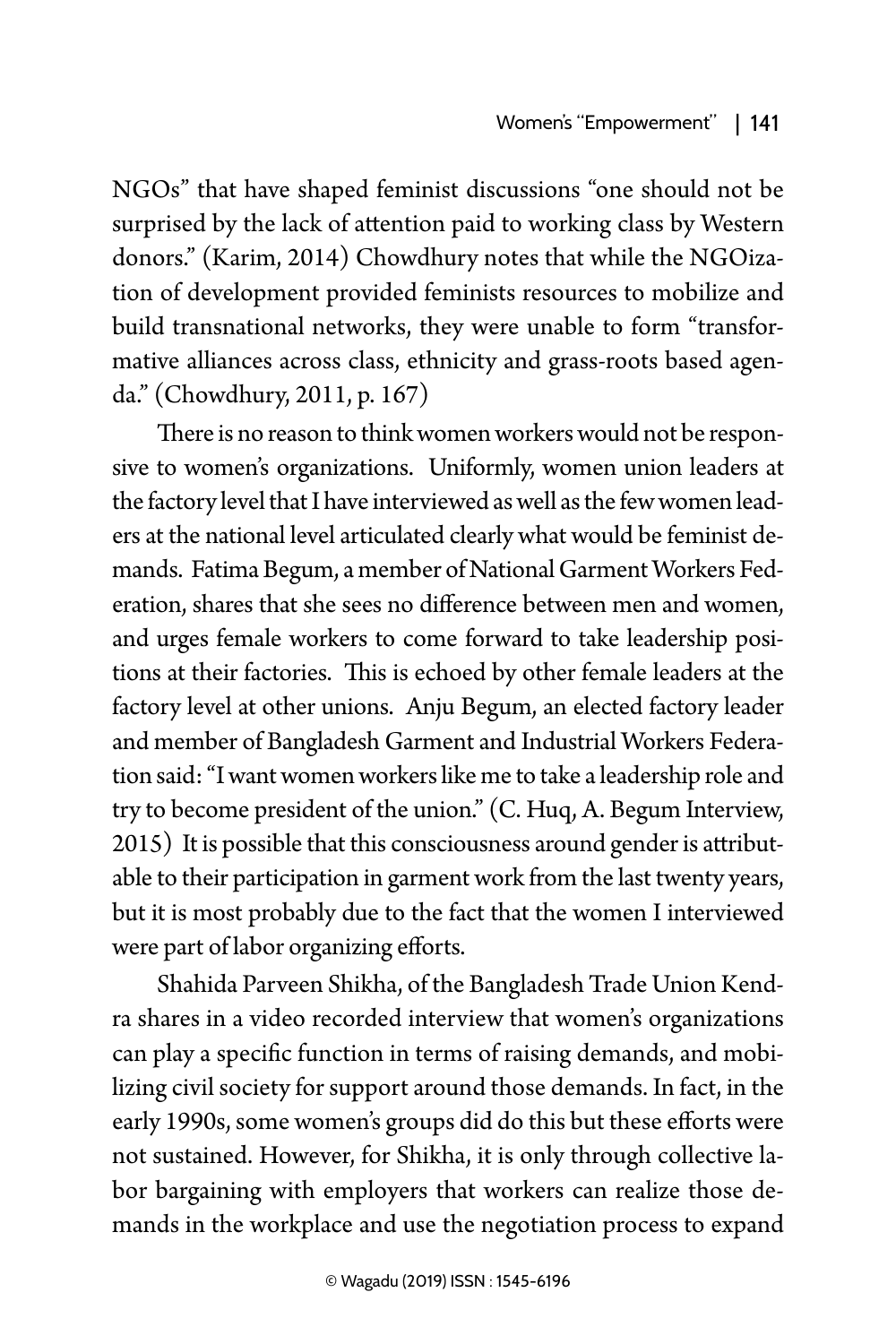rights. Outside of the organizing space, she argues that women's groups can only raise women centered demands, but there are few mechanisms for those groups to actualize those demands. The use of the collective bargaining process within labor contract negotiations to obtain women's specific demands is practical if we observe the snail's pace at which legislative process has progressed on changes to the labor law. It is in this context, women workers are empowered because they are able to use their collective power to achieve concrete goals such as enforcement of maternity leave benefits and promotion of women to supervisory roles.

Feminist or women-centered organizations can be potential allies in articulating demands for workers. Women groups have articulated the demands of garment workers but not in any sustained, collaborative way. Chowdhury in "Transnationalism Reversed" details the complexities of the role of women's organization in Bangladesh as complicit with a neoliberal eocnomic agenda, but also as dissidents pushing the boundaries. (Chowdhury, 2001, p. 159) She notes that many women-specific NGOs tend to have a "class-based characteristic" often headquartered in urban areas and led by western educated urban elites. (Chowdhury, 2011, p. 160) This confirms my own observation that women's organizations and trade unions interact infrequently, and it is often women trade union leaders that raise women worker's issues. This leads to my conclusion that the development of women labor organizers and their leadership are critical to addressing issues of women workers in Bangladesh, and to challenging the male dominance of trade unions.

### Framing Workers' Rights Through A Gender Lens

The failure to see women both as workers and their social relationships as women has led to policy myopia among women's organizations, trade unions and global labor advocates. The male domi-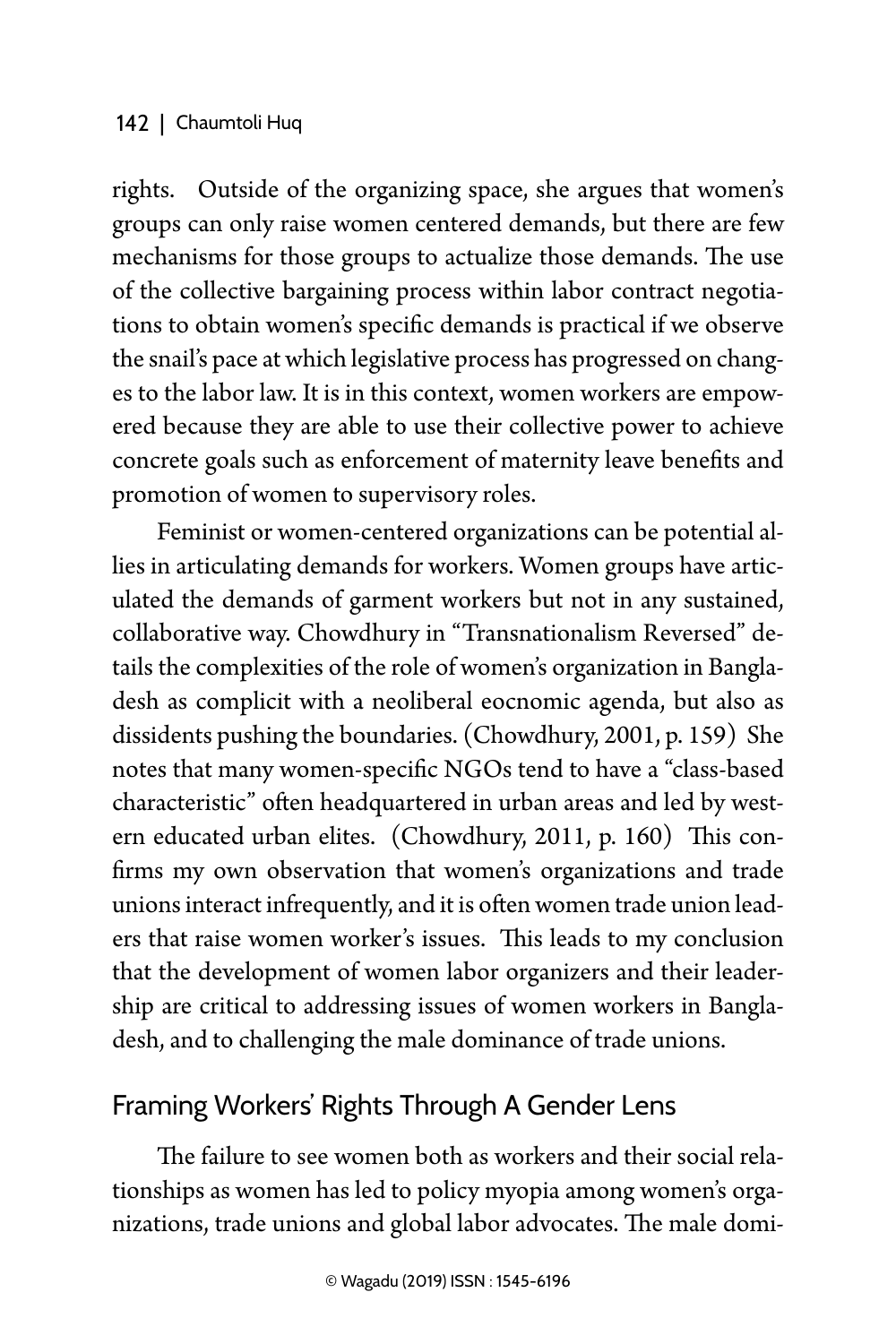nance in trade unions and the elitism/classism of women's organization may explain some of this myopia. However, the neoliberal economic policies of the past decade that constructed women's issues as distinct from labor issues were also a contributing factor.

 This failure by labor advocates to recognize specific women's issues for women workers was apparent in the Rana Plaza disaster. In the summer of 2013, I interviewed survivors of the Rana Plaza tragedy and learned that pelvis fractures, injuries to reproductive organs, and urinary tracts were common due to the building collapsing on their bodies. Media and labor advocates focused on limbs lost and campaigns to get prosthetics through donor agencies. There was no mention of the impact of the building's collapse on women's reproductive health or inability to maintain intimate sexual relations. Survivors of the earlier Tazreen Factory fire confided to me that they feared their husbands would abandon them; neither can they work nor can they bear any children. The majority of the women working in the industry are at the peak of childbearing age, between their teens and thirties, and so, this fear is a real concern. Mental health services focused on post-tramautic stress counselling. There was no conversation on these gendered aspects of mental health concerns and worrries. As such, without a gendered lens, there was a gap in reproductive and also mental health services for women as well as comprehensive healthcare services for garment workers. Even where factories are required to have health clinics, women centered health services are absent.

The ommission of gender was also apparent in the compliance codes passed after Rana Plaza such as Accord and Alliance, as detailed by scholars Farheen Alamgir and Ozan N. Alakavuklar in their paper, "Complicant Codes and Women Workers (Mis)Representation and (Non) Recognition in the Appareal Industry of Bangladesh". They accurately describe this ommission as representing workers as "gen-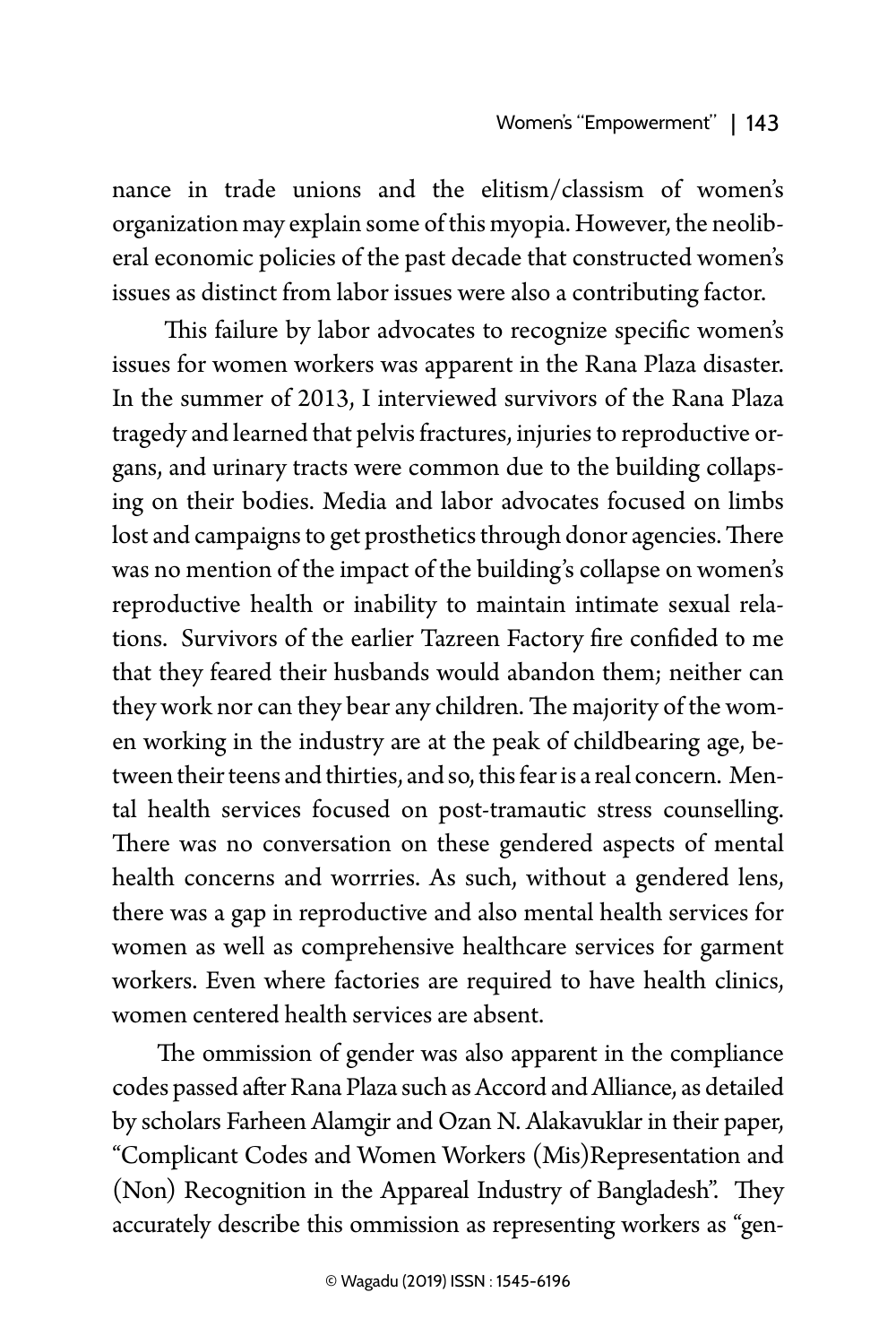derless" (Alamgir, p.2) They found that by categorizing and generalizing women factory workers solely as workers, the Accord and the Alliance has legitmated the misrepresentation of their unique needs, rights and entitlements. Further, based on their findings, they argue that "there have been no structural, social, or cultural changes in terms of women's status at the workplace" (Alamgir, 2018, p. 12). Nasima's quote above also reflects the importance of this distinction of her rights as a worker and her rights as a woman.

More recently, there has been greater awareness of the particularized issues that women workers face in the garment industry such as sexual harassment, but more needs to be done.

## Role of Trade Unions and Labor Organizations to Create Working Class Women's Space

Trade unions or collective labor organizing spaces can play a unique role in creating a working class women's space to articulate both their rights as workers and women. To do so, they must cultivate and develop leadership among the poor working class women, be comfortable to move outside the traditional domain of labor organizing, and address patriarchal inequities in the home. Here, I am including organizations that are not formally registered as unions, but actively mobilize workers. Given the politicization of the union registration process, some labor groups fail to obtain registration as formal unions though they are engaged in labor mobilizing work. An example of such a group is the Bangladesh Garment Workers Solidarity coordinated by photographer and organizer Taslima Akter. Further, in referencing trade union spaces, I mean to include not only the formal organizations of unions, but also the informal socio-political space created by those formal structures that foster cooperative activity, and social interaction. (Hickson, 2018). Hickson writes that the value of trade union activity is not limited to in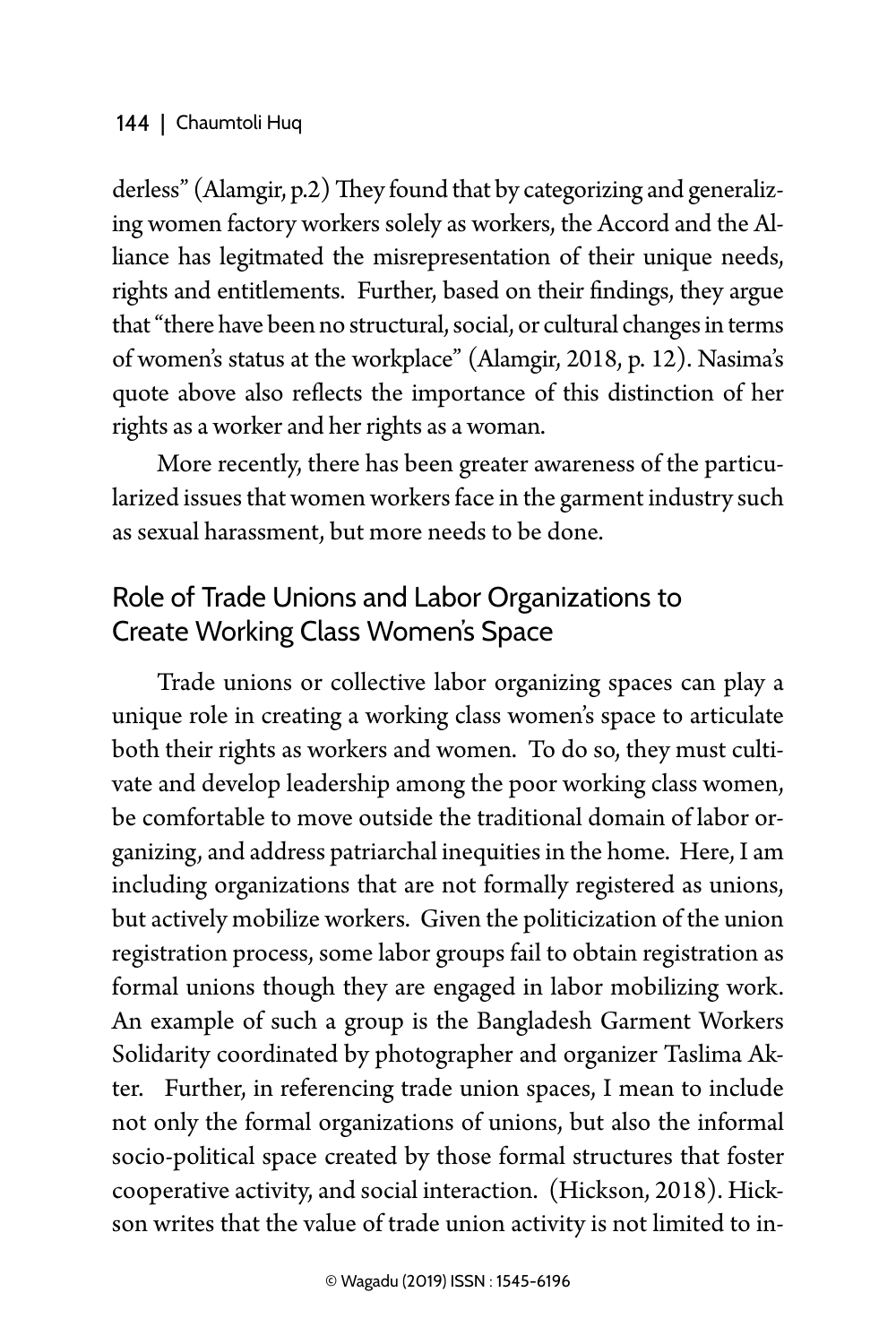fluencing decisions at the workplace or a check on employer mistreatment, but it also gives individuals a "distinct space" to develop a "solidaristic community" and connectedness based on mutual cooperation and trust. (Hickson, 2018)

In making this argument, I am mindful of the complex and varied governance structures of trade unions in Bangladesh, some of which are closely aligned with dominant political parties, and their overall disunity, as discussed in Ahmmed, Hossain and Khan's article, "Building Trade Union Unity in Bangladesh: Status, (In)Effectiveness Factors, and Future Strategies." Even there, the authors note that despite challenges to overall trade union effectiveness, trade unions have opportunities to work outside political party influence and can mobilize workers outside of the present political formations. It is within these constraints and from my research that I have observed that spaces for women workers are promising.

In a 2009 International Labour Organisation report submitted by Bangladeshi Institute for Labor Studies (BILS) on women's participation in trade unions, researchers found that the overall legal restriction on unions, the governance structures of trade unions, and hostility of male family members and male union members posed systemic barriers to women's participation. (BILS, 2009) Not surprising, unions that have proactively cultivated policies to recruit women members and made space for women's leadership led to the increase of women membership. Still, women's issues remain relegated to women's committees separate from the leadership team, but trade unions need to integrate women's issues into the overall governance of unions. From my interviews of factory level-elected union leaders, women's issues become integrated when women take on leadership roles in the union, and more women are doing so because they see their leadership as resulting in concrete economic gains for their families.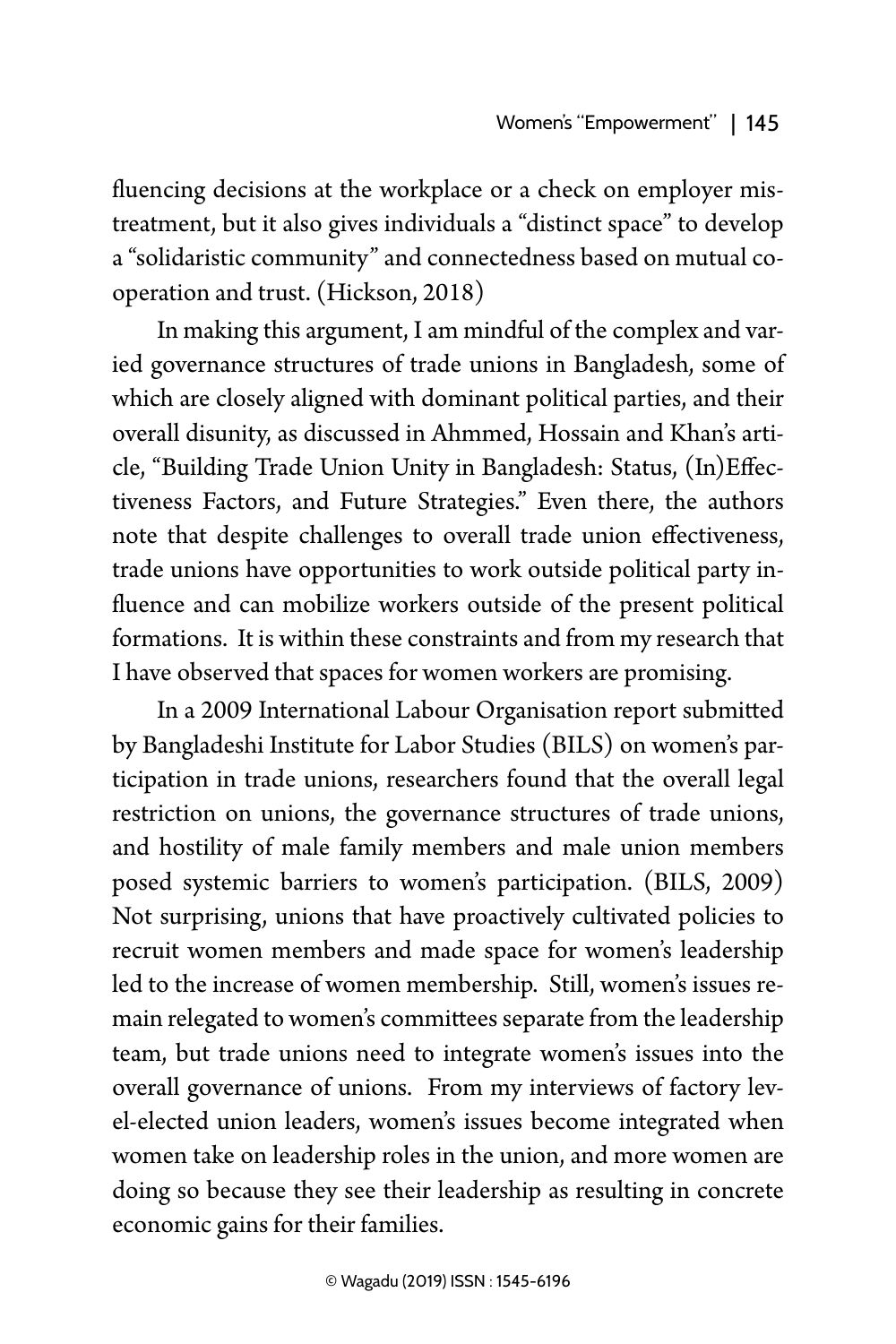In the last fifteen years, trade unions have been actively organizing women in the garment sector and we are observing some early yields of this work. In the 1990s, scholar Petra Dannecker observed that women did not participate in labor unions, and there were few unions. (Dannecker, 2000) This is an accurate observation, as it was around this time that women led Bangladesh Independent Garment Workers Union (BIGUF) began forming. I echo here Dannecker's observation that while much of the literature around the garment industry centered on their exploitation, there are few writings demonstrating how women are actively resisting this exploitation and organizing. I attribute this absence of writing at that time in the 1990s to the dominant discourse on women's empowerment discussed above, which focused solely on labor market participation and not the more recent reconceptualized forms of empowerment that Kabeer discusses which looks at collective action. This piece seeks, in fact, to explore this gap through individual interviews, focus groups, and observations. In the last decade, we have seen visible, women leaders on the national level, such as Kalpona Akter and Nazma Akter, and many more women at the factory level.

Women's leadership in trade unions is a contributing factor on whether women's issues are addressed. (PRI Report, 2015) Women labor leaders face the dominance of male leaders in the garment industry. Nazma Akter shares a common problem where female organizers are often engaged in tasks or the field level organizing, but are not brought into strategic decision-making. (N. Akter, personal communication, 2015). While women may occupy leadership roles at the factory level, they are still not able to take on leadership roles in the larger union or federation of unions which comprises of several factories.

Women garment workers were not always susceptible to organizing. Organizers see a shift in women's perception of organizing in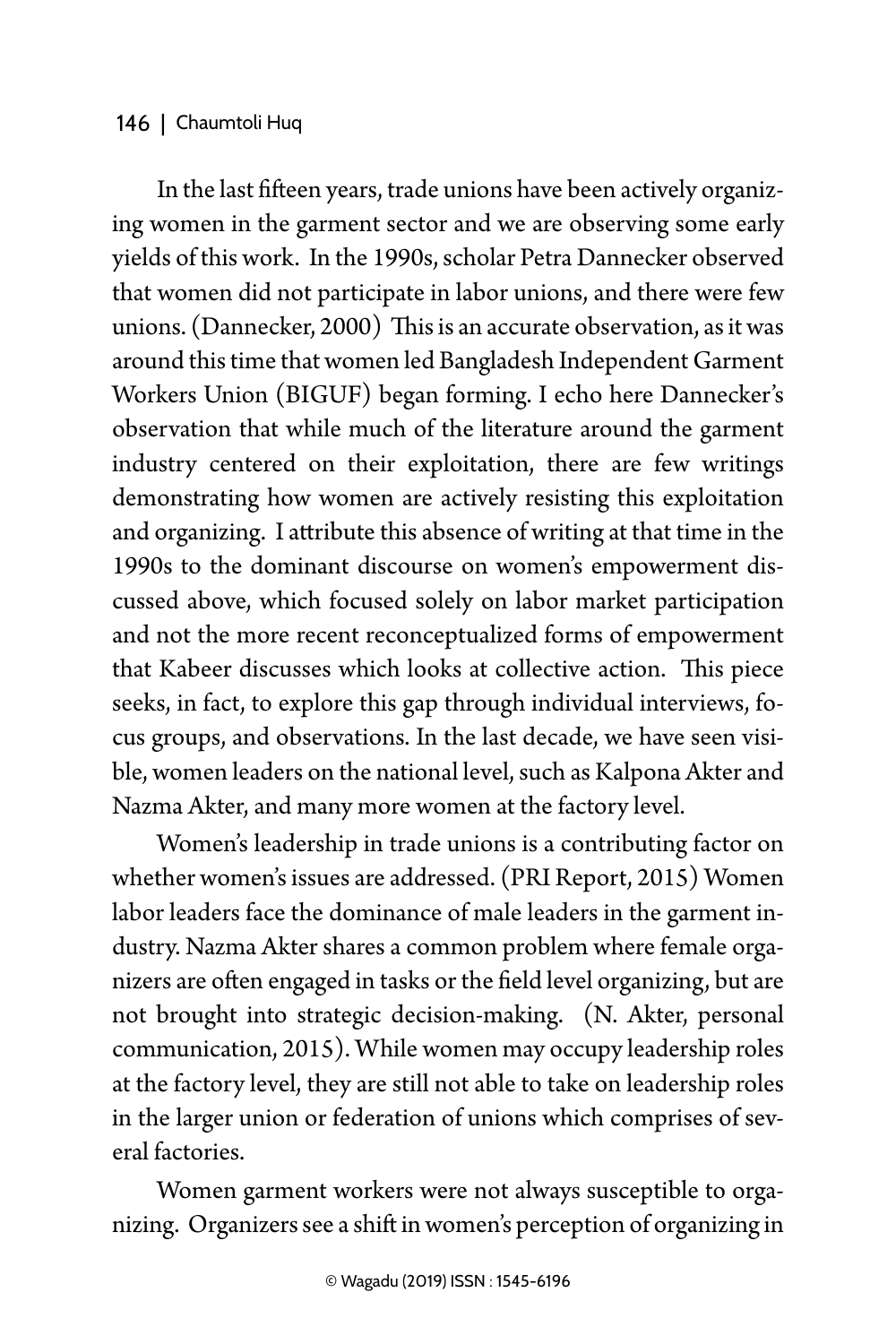the last decade. Unions will have to make a concerted effort to cultivate and develop the leadership of women in their unions. This will not only involve educating them on their rights as workers, or skills to negotiate with employers, but unions will have to be comfortable with engaging on issues that fall outside the traditional domain of labor demands, and engage with workers on issues at home.

As some progressive minded trade unions have begun to center women in their organizing efforts, women's participation in unions have increased. In an 2015 interview, factory level male union leader Mustafa Kamal shared with me the importance of making maternity leave benefits for workers a central demand and links the failure to provide health benefits to women as general workplace safety concerns. (C. Huq, M. Kamal Interview, 2015) The logic he shares is that if women are not able to obtain healthcare, they will not be healthy at work, and this could lead to more workplace accidents jeopardizing all workers. In the example of BIGUF, the bylaws of the trade union require women in executive leadership. Women's active participation is not only the benevolence of progressive male trade unionists, but institutional measures have been put in place to ensure and cultivate their leadership in the unions, which has led to women centered demands being raised.

Trade unions have benefited women workers. This is probably why the women workers I interviewed during my research are unions' most vocal supporters. In fact, globally, women and ethnic/ racial minorities in the United States tend to highly favor unions despite internal challenges of racism and sexism because on balance participation in unions counters the race and sexism of labor markets. (Institute Women's Policy Reserch, 2015) Women in elected factory level leadership positions can use procedural mechanisms through the union's collective bargaining and negotiation process, as well as informal means, to advance their demands. The women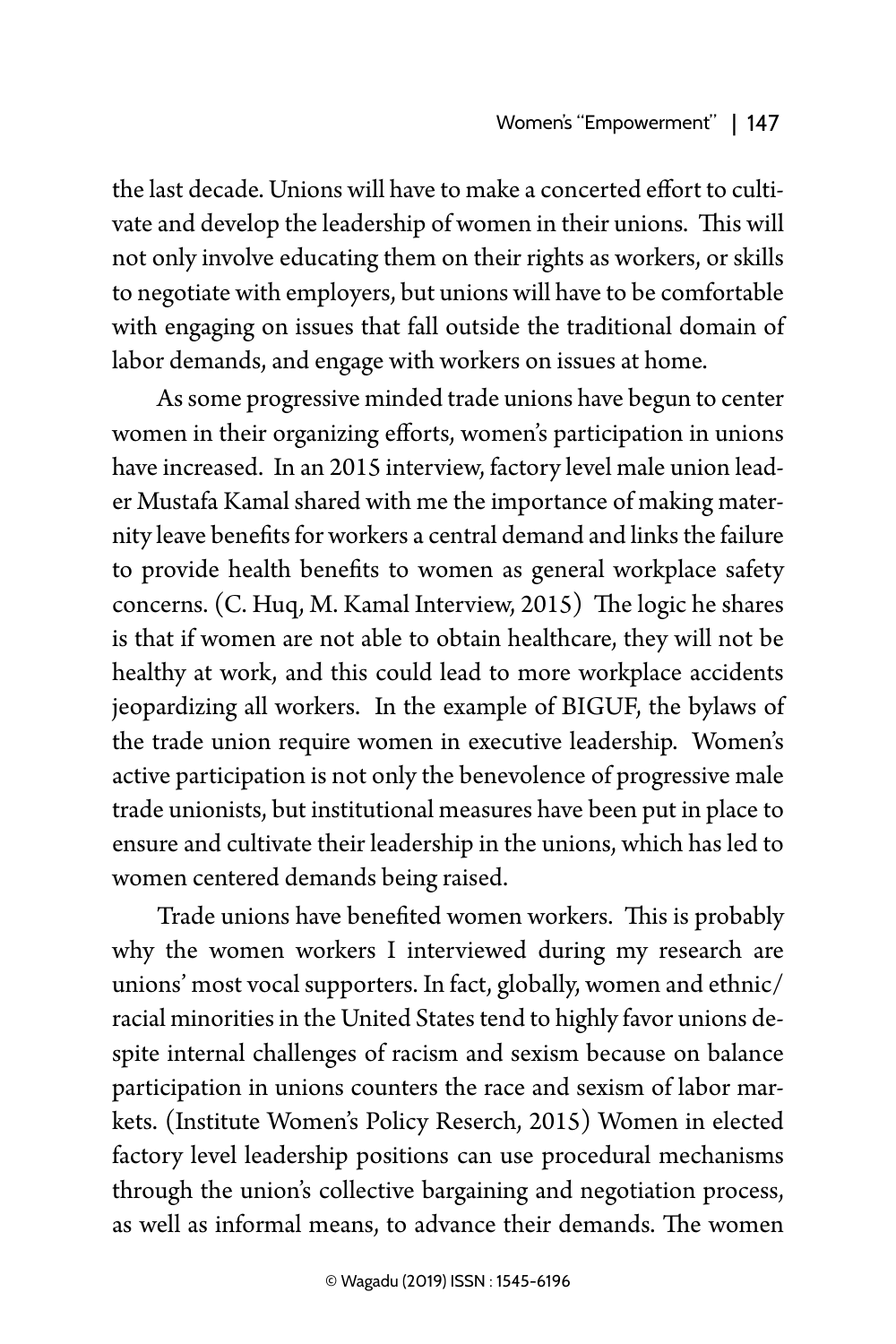workers I have interviewed, for example, have used the trade union structure to collectively enforce their entitlement to maternity benefits. While Bangladesh labor law allows for maternity leave benefits, it is rarely enforced in the garment industry. As soon as an owner learns a worker is pregnant, she is terminated. Even if she is not, she is not given the legally owed benefits, which can have deadly consequences. In one case shared by Shornali Akter Yasmin of Sommolito Garments Sramik Federation (SSGF), a mother expecting another child was unable to afford quality prenatal care because her employer did not provide her legally entitled maternity leave benefits, and as a result, she died during childbirth. Yasmin spoke of using collective power to seek compliance of maternity leave benefits, and how with the union, the employer is legally required to negotiate with them.

Women workers being able to seek compliance of maternity benefits though union and labor organizing reveals that the trade union space is a means by which their demands *can* be raised. However, it should be noted that in those instances, the leadership comprised of women and male co-workers who understood the importance of these demands as mentioned earlier in the case of Kamal. So, it is not enough to use the existing trade union mechanisms, given the male dominance of union, the slow pace of legislative change, and existing patriarchal social relations without proactively building women's leadership at the factory level.

Women labor leaders involved in the trade union movement, especially those at the factory level, expressed confidence from their participation in labor mobilization efforts and often endure obstacles at home in their unionization efforts. (C. Huq, A. Begum Interview, 2015) I observed factory level leaders adept at navigating and managing family relations as they continued their work within the union. They share stories of speaking to the husband and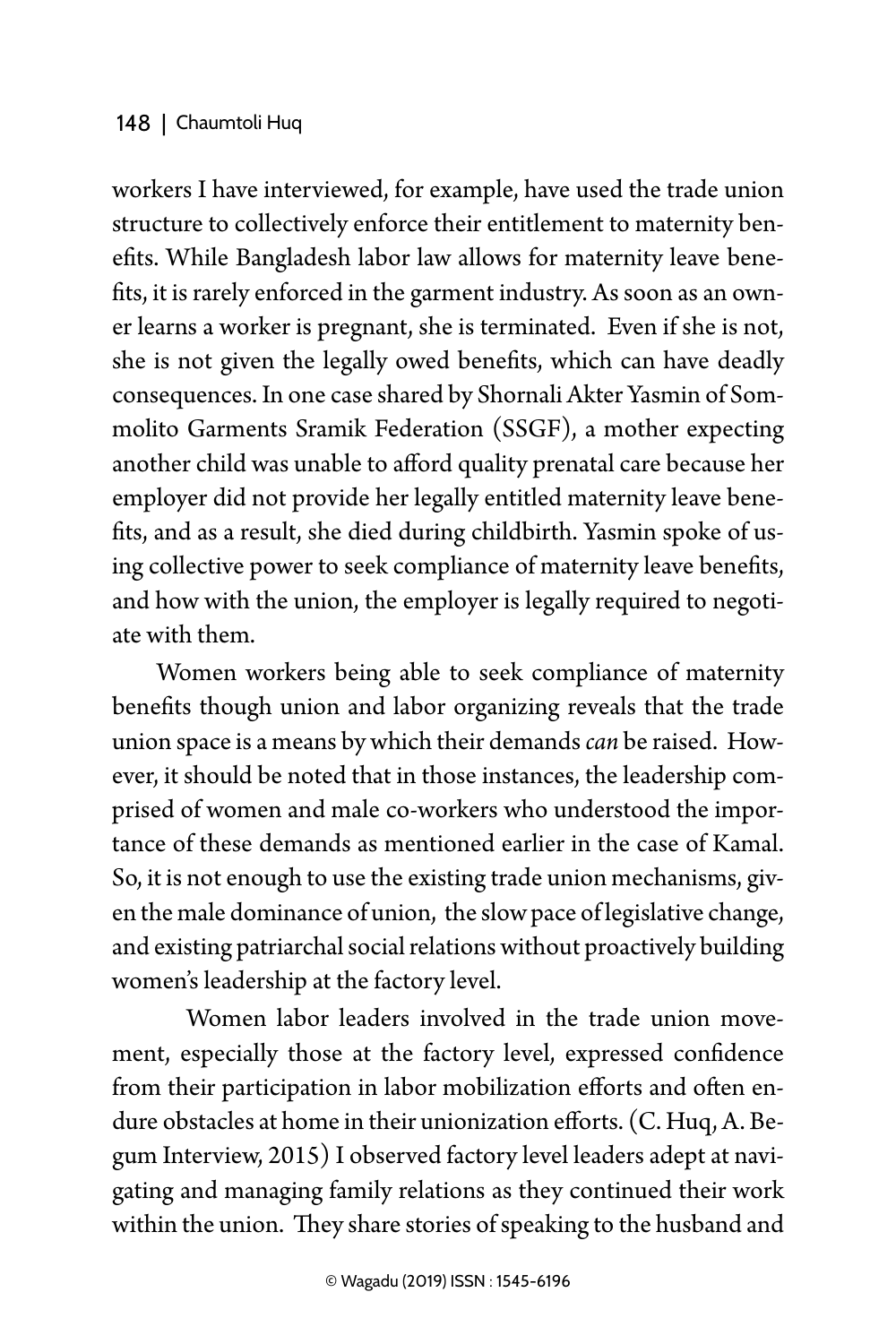extended family about the benefits of the union for the family when they identify a female worker as a potential leader but know her family may prevent her participation in the union. The trade union space allows women to utilize these informal advocacy strategies as a collective to address patriarchal barriers to their leadership. Even in instances where the worker complains of domestic violence at home, fellow union members have spoken to the husband to stop the violence. These efforts by union leaders reflect an understanding that it is not enough to focus on issues at the workplace, but many barriers at home prevent women workers from participating in collective organizing efforts and taking on a leadership role in their unions. In a few anecdotal instances, speaking to husbands of labor leaders, like Fatima Begum and Nasima Begum, they have remarked on their intial objection to their wives participating in unions, but were persuaded as they saw tangible benefits in the household. Specifically, they observed labor organizing has led to some modest benefits such as small raises and job security. As food and housing costs rise, but the wages of workers have not risen in comparison, worker households would need to see prospect of the economic gains of unionization.

Increasingly, you can observe women garment workers protesting in the streets for wage demands and, at times, taking strong protest actions. It is not uncommon to see a visual of a garment worker face to face with police armed with shields and batons. Whether such confidence existed before, but because of our racialized gendered stereotypes of garment workers as being docile, early literature on the industry did not comment on it, or whether it is due to a recent change with increased visibility of female leaders, the confidence is clearly observable now. This increased confidence is often attributed to labor market participation, and while some of it can be attributed there, as women find themselves an income earner in their households and supposedly exerting greater say, I argue it is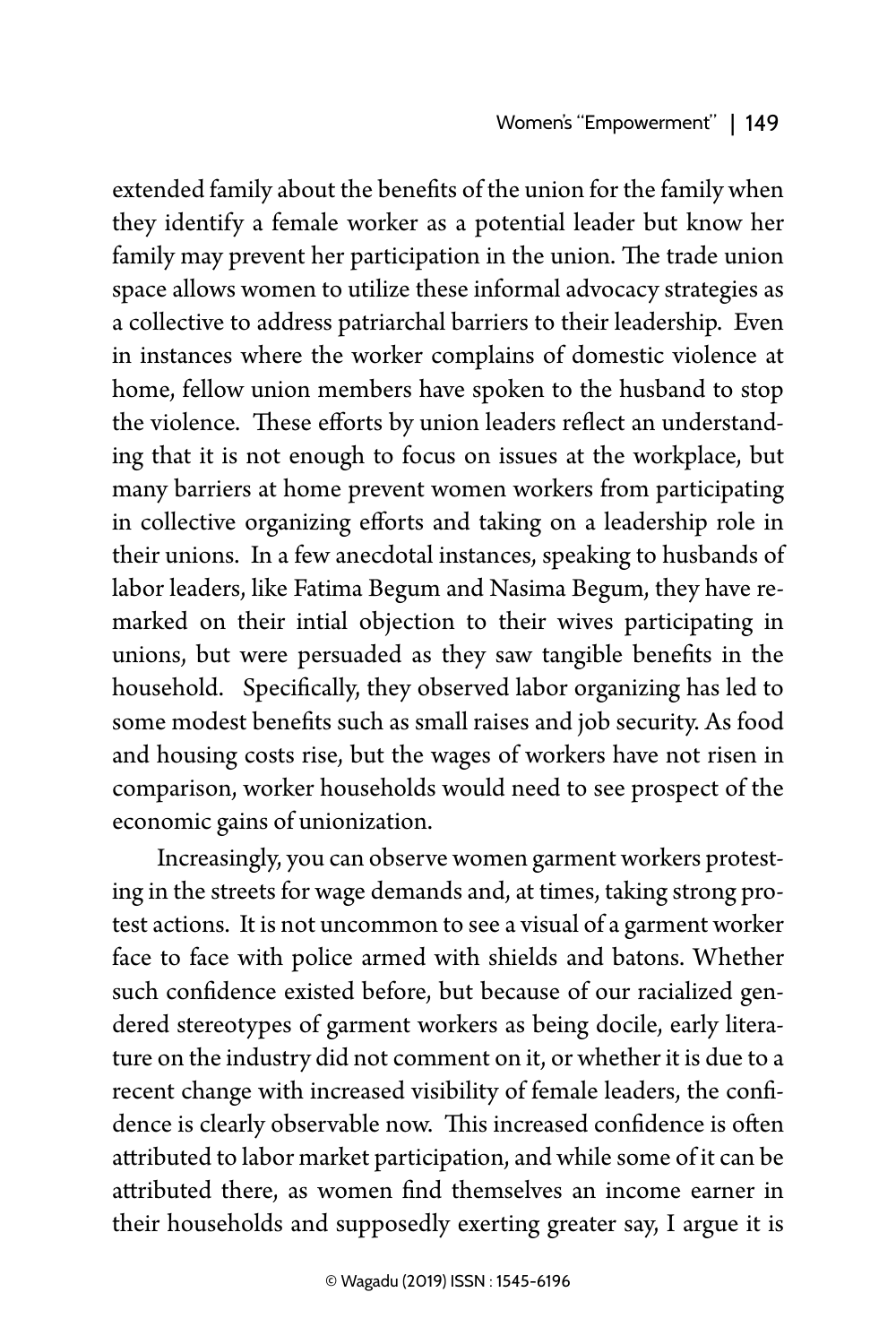mainly attributed to the labor organizing that has been taking place in the last 20 years with groups like National Garment Workers Federation, Sommolitho Garments Sramik Federation and BIGUF among others.

## Conclusion

Since the 1980s, the garment industry as an export oriented industry has grown tremendously and while women' s labor market participation has also increased, it is not clear that their mere participation has led to their empowerment or economic changes that benefit women workers. Garment workers are still the lowest paid in the world. Despite these challenges in using the collective labor organizing spaces or more formal trade unions to articulate women's workers issues, as women's leadership is developed and unions move beyond the traditional domain of labor demands, women's issues have come forward on the agenda.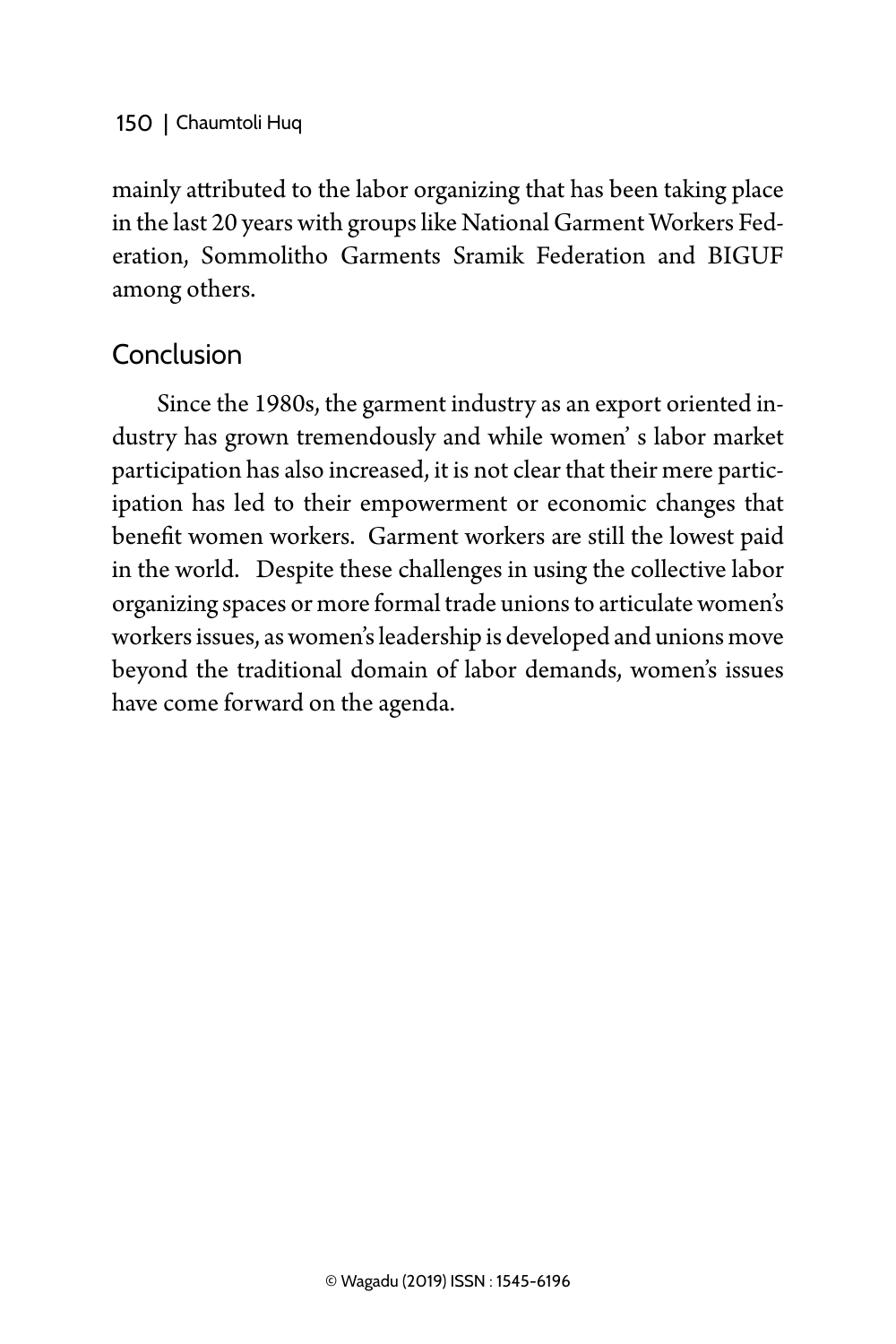#### **References**

- Absar, S.S. (2002). Women garment workers in Bangladesh. *Economic and Political Weekly*, *37*(29), 3012-3016.
- Akter, H. Bangladesh Workers Rights Defense Fund [https://www.solidarity](https://www.solidaritycenter.org/donate-now-bangladesh-worker-rights-defense-fund/)[center.org/donate-now-bangladesh-worker-rights-defense-fund/](https://www.solidaritycenter.org/donate-now-bangladesh-worker-rights-defense-fund/)
- Akter, K. (2014). Foreward. In C. Goria (Ed.). (2014). *Invisible hands: Voices from the global economy.* San Francisco, CA: McSweeny's.
- Akhter, T. (2019). Bio. Retrieved from <https://www.taslimaakhter.com/>
- Alamgir, F., Alakavuklar, O. (2018). Compliance codes and women workers' (mis)representation and (non) recognition in the apparel industry of Bangladesh, Journal of Business Ethics, 1-16.
- Bajaj, V. (2012, November 25). Fatal fire in Bangladesh highlights the dangers facing garment workers. *The New York Times*. Retrieved from [https://www.nytimes.com/2012/11/26/world/asia/bangladesh-fire](https://www.nytimes.com/2012/11/26/world/asia/bangladesh-fire-kills-more-than-100-and-injures-many.html)[kills-more-than-100-and-injures-many.html](https://www.nytimes.com/2012/11/26/world/asia/bangladesh-fire-kills-more-than-100-and-injures-many.html)
- BILS (Bangladesh Institute for Labour Studies) (2009). Women's participation in trade unions in Bangladesh: Status, barriers and overcoming strategies. Retrieved from [https://www.ilo.org/wcmsp5/groups/pub](https://www.ilo.org/wcmsp5/groups/public/---asia/---ro-bangkok/---ilo-dhaka/documents/publication/wcms_125374.pdf)[lic/---asia/---ro-bangkok/---ilo-dhaka/documents/publication/](https://www.ilo.org/wcmsp5/groups/public/---asia/---ro-bangkok/---ilo-dhaka/documents/publication/wcms_125374.pdf) [wcms\\_125374.pdf](https://www.ilo.org/wcmsp5/groups/public/---asia/---ro-bangkok/---ilo-dhaka/documents/publication/wcms_125374.pdf)
- Cain, M., Khanam S.R., Nahar, S. (1979). Class, patriarchy and women's work in Bangladesh. *Population and Development Review, 5*(3), 405-438.
- Chowdhury, E.H. (2011). Transnationalism reversed: Women organizing against gendered violence in Bangladesh. Albany, NY: SUNY Press.
- Dannecker, P. (2000). Collective action, organization building and leadership: Women workers in the garment sector in Bangladesh. *Gender and Development*, *8*(3), 31-39.
- Harvey, D. (2007). Brief history of neoliberalism. New York, NY: Oxford University Press.
- Hassan, M., Raihan, S. (2018). Deals and development: The political dynamics of growth episodes. L. Pritchett, K. Sen & E. Werker (Eds.). Oxford, UK: Oxford Press.
- Hickson, James. (2018, May 4). Trade Unions and The Social Foundation of Good Work. Retrieved from [https://www.thersa.org/discover/publi](https://www.thersa.org/discover/publications-and-articles/rsa-blogs/2018/05/trade-unions-and-the-social-foundation-of-good-work)[cations-and-articles/rsa-blogs/2018/05/trade-unions-and-the-social](https://www.thersa.org/discover/publications-and-articles/rsa-blogs/2018/05/trade-unions-and-the-social-foundation-of-good-work)[foundation-of-good-work](https://www.thersa.org/discover/publications-and-articles/rsa-blogs/2018/05/trade-unions-and-the-social-foundation-of-good-work)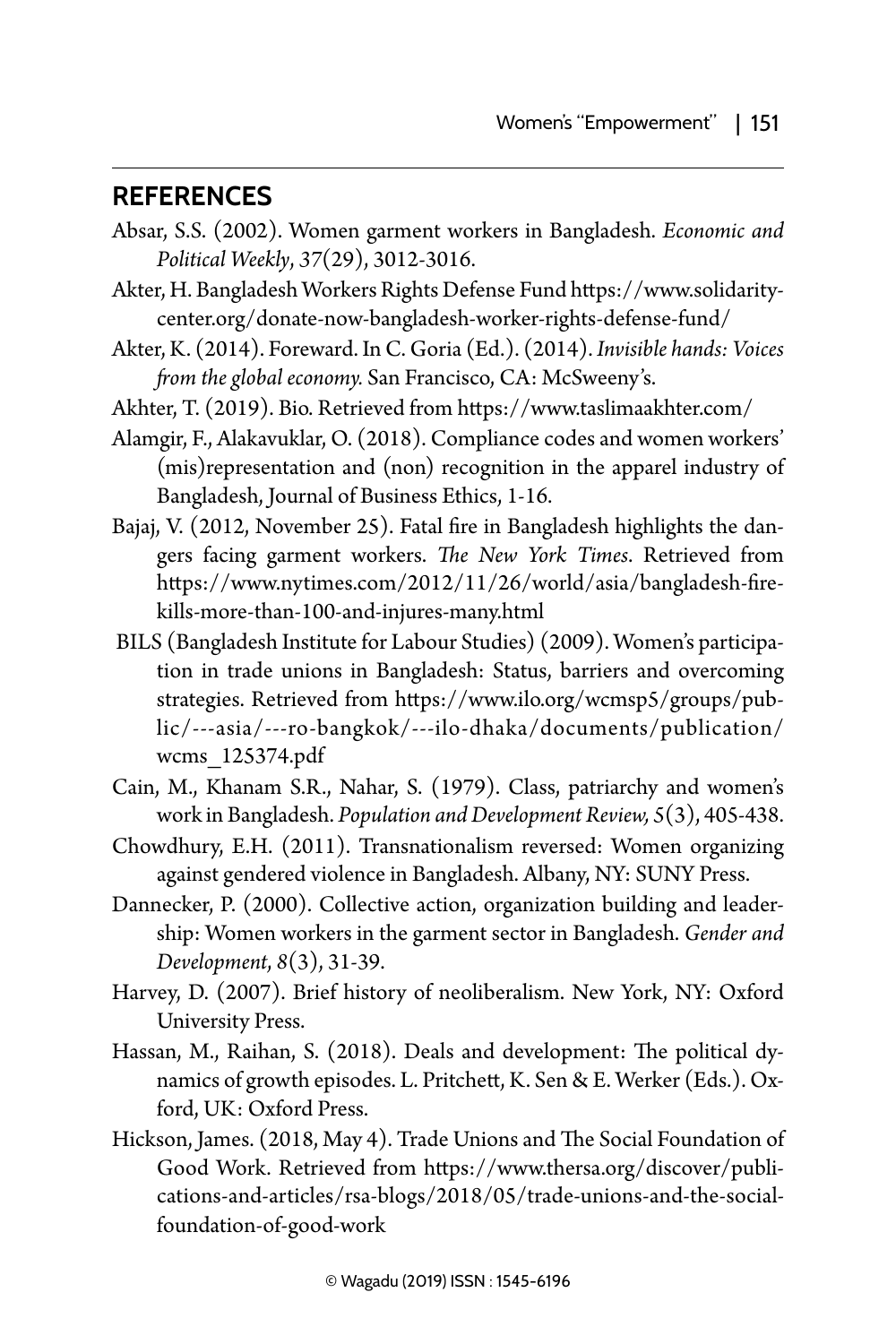- Hossain, N. (2012). Exports, equity, and empowerment: The effects of readymade garments manufacturing employment on gender equality in Bangladesh Bangladesh, *World Bank*. Retrieved from https://openknowledge.worldbank.org/handle/10986/9100
- Human Rights Watch (2019, February 12). Combatting sexual harassment in the garment industry. Retrieved from [https://www.hrw.org/](https://www.hrw.org/news/2019/02/12/combating-sexual-harassment-garment-industry) [news/2019/02/12/combating-sexual-harassment-garment-industry](https://www.hrw.org/news/2019/02/12/combating-sexual-harassment-garment-industry)
- Huq, C. (2013). Aftermath of the Rana Plaza tragedy: Social and health issues emerge amid struggle for workers rights. Retrieved from [http://](http://lawatthemargins.com/aftermath-of-the-rana-plaza-tragedy-social-and-health-issues-emerge-amid-struggle-for-workers-rights/) [lawatthemargins.com/aftermath-of-the-rana-plaza-tragedy-social-and](http://lawatthemargins.com/aftermath-of-the-rana-plaza-tragedy-social-and-health-issues-emerge-amid-struggle-for-workers-rights/)[health-issues-emerge-amid-struggle-for-workers-rights/](http://lawatthemargins.com/aftermath-of-the-rana-plaza-tragedy-social-and-health-issues-emerge-amid-struggle-for-workers-rights/)
- Huq, C. (2015). Sramik Awaaz: Workers Voices Documentary Short. Law@ theMargins. Retrieved from: [http://lawatthemargins.com/video-sra](http://lawatthemargins.com/video-sramik-awaaz-workers-voices-documentary-short/)[mik-awaaz-workers-voices-documentary-short/](http://lawatthemargins.com/video-sramik-awaaz-workers-voices-documentary-short/)
- Huq, C. (2015). A. Begum Interview, Law@theMargins. Retrieved from [https://www.youtube.com/watch?time\\_continue=19&v=MALGwo](https://www.youtube.com/watch?time_continue=19&v=MALGwoszdKI)[szdKI](https://www.youtube.com/watch?time_continue=19&v=MALGwoszdKI)
- Huq, C. (2015). M. Kamal Interview. Law@theMargins. Retrieved from <http://lawatthemargins.com/mensupportingwomen/>
- Institute for Women's Policy Research. (2015). *The union advantage for women* (Report. No IWPR #R409). Washington, D.C. Retrieved from <http://statusofwomendata.org/women-in-unions/union-advantage/>
- Kabeer, N., Mahmud, S. (2004). Rags, riches and women Workers: Export oriented garment manufacturing in Bangladesh, In M. Carr (Ed.), *Chains of fortune: Linking women producers and workers with Global markets,* 133-162. London, England: Commonwealth Secretariat.
- Kabeer, N. (2005). Gender equality and women's empowerment: A critical analysis of the third millenium development goal, in gender and development, *Gender and Development, 14*(1), 13-24.
- Kabeer, N., Mahmud S., Tasneen, S. (2011), Does paid work provide a pathway to women's wmpowerment? Empirical findings from Bangladesh, *Working Paper*, *2011*(375). Retrieved from [http://www.lse.ac.uk/gen](http://www.lse.ac.uk/gender/assets/documents/research/choice-constraints-and-the-gender-dynamics-of-lab/Does-paid-work-provide-a-pathway-to-womens-empowerment.pdf)[der/assets/documents/research/choice-constraints-and-the-gender](http://www.lse.ac.uk/gender/assets/documents/research/choice-constraints-and-the-gender-dynamics-of-lab/Does-paid-work-provide-a-pathway-to-womens-empowerment.pdf)[dynamics-of-lab/Does-paid-work-provide-a-pathway-to-womens-em](http://www.lse.ac.uk/gender/assets/documents/research/choice-constraints-and-the-gender-dynamics-of-lab/Does-paid-work-provide-a-pathway-to-womens-empowerment.pdf)[powerment.pdf](http://www.lse.ac.uk/gender/assets/documents/research/choice-constraints-and-the-gender-dynamics-of-lab/Does-paid-work-provide-a-pathway-to-womens-empowerment.pdf)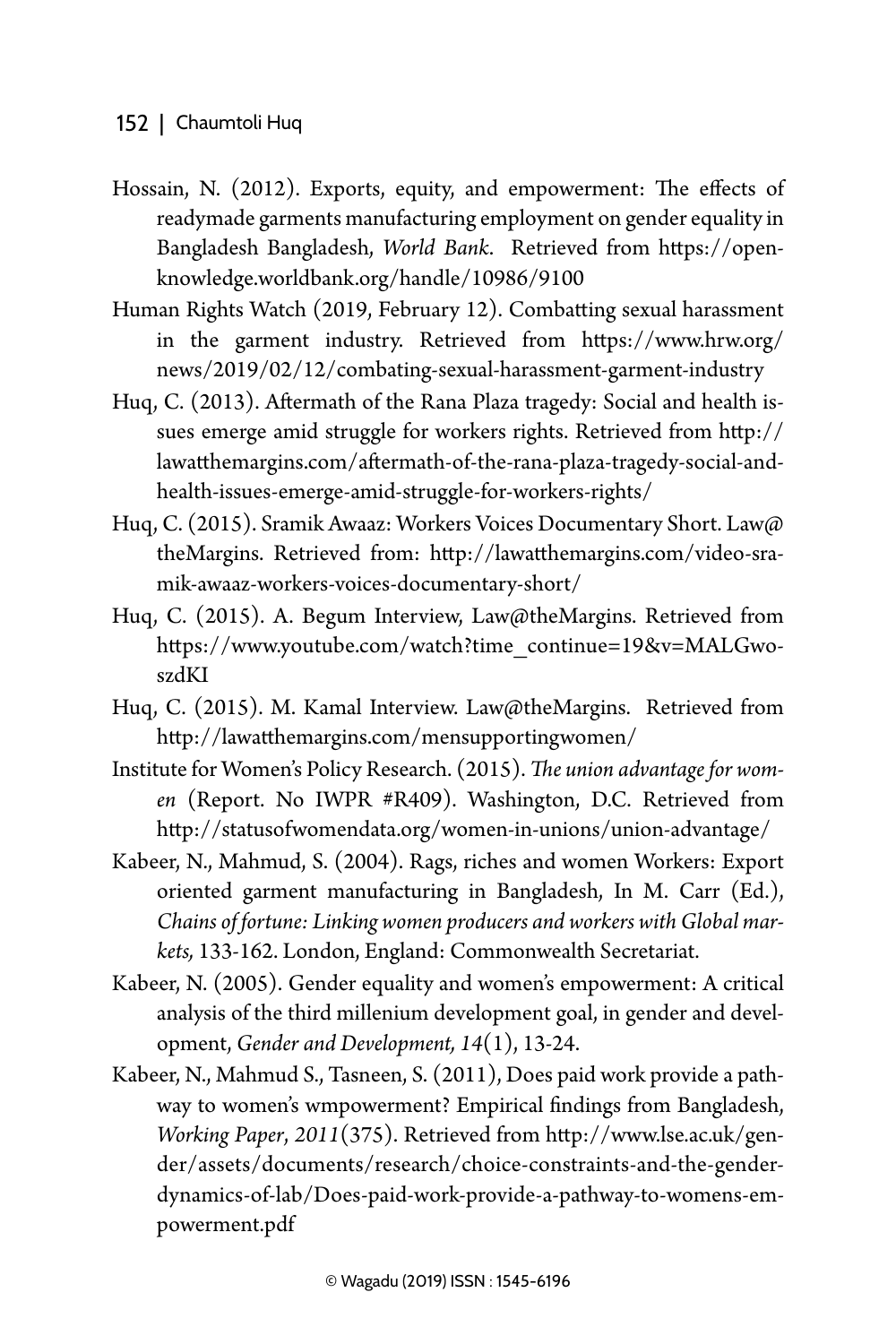- Karim, L. (2014). Analyzing women's empowerment: Microfinance and garment labor in Bangladesh, *Fletcher Forum World Affairs*, *38*(2), 153.
- Karim, L. (2014). Garment factory catastrophe and feminist practices in Bangladesh, *Anthropology Now, 6*(1), 52-63.
- Kibria, N. (1995). Culture, social class and income control in the lives of women garment workers in Bangladesh, *Gender and Society*, *9*(3), 289- 309.
- Manik, J.A., Yardley, J. (2012, December 17). [Bangladesh Finds Gross Neg](http://www.nytimes.com/2012/12/18/world/asia/bangladesh-factory-fire-caused-by-gross-negligence.html)[ligence,](http://www.nytimes.com/2012/12/18/world/asia/bangladesh-factory-fire-caused-by-gross-negligence.html) *New York Times*. Retrieved from https://www.nytimes. com/2012/12/18/world/asia/bangladesh-facto ry-fire-caused-by-gross-negligence.html
- Naz, F. (2006). Arturo Escobar and the development discourse: An overview, *Asian Affairs*, *28*(3), 64-84.
- Paul-Majumder, P., Begum A. (2006). Engendering garment industry: The Bangladesh context Dhaka, Bangladesh:The University Press Limited.
- Paul, R. (2018, September 13). Bangladesh raises wages for garment workers*, Reuters,* Retrieved from [https://www.reuters.com/article/us-ban](https://www.reuters.com/article/us-bangladesh-garments/bangladesh-raises-wages-for-garment-workers-idUSKCN1LT2UR)[gladesh-garments/bangladesh-raises-wages-for-garment-work](https://www.reuters.com/article/us-bangladesh-garments/bangladesh-raises-wages-for-garment-workers-idUSKCN1LT2UR)[ers-idUSKCN1LT2UR](https://www.reuters.com/article/us-bangladesh-garments/bangladesh-raises-wages-for-garment-workers-idUSKCN1LT2UR)
- Preetha, S. (2017, April 21). Living with the ghost of Rana Plaza. *The Daily Star*. Retrieved from [https://www.thedailystar.net/star-weekend/](https://www.thedailystar.net/star-weekend/mental-health-living-the-ghost-rana-plaza-1393900) [mental-health-living-the-ghost-rana-plaza-1393900](https://www.thedailystar.net/star-weekend/mental-health-living-the-ghost-rana-plaza-1393900)
- Rahman, S. (2014). Broken promises of globalization, Plymouth:Lexington Books.
- Safi, M. (2016, December 27). Bangladesh garment factories sack hundreds after pay protests. *Guardian.* Retrieved from https://www.theguardian. com/world/2016/dec/27/bangladesh-garment-factories-sack-hundreds-after-pay-protests
- Saxena, S. (2014). Made in Bangladesh, Cambodia, and Sri Lanka: The labor behind the global garments and textiles industries. Amherst, NY: Cambria Press.
- Saxena, S. (2014, September 24). A glimmer of hope: Women leading change in Bangladesh's garment Industry. Retrieve from [http://www.wilson](http://www.wilsoncenter.org/blog-post/glimmer-hope-women-leading-change-bangladeshs-garment-industry)[center.org/blog-post/glimmer-hope-women-leading-change-bangla](http://www.wilsoncenter.org/blog-post/glimmer-hope-women-leading-change-bangladeshs-garment-industry)[deshs-garment-industry](http://www.wilsoncenter.org/blog-post/glimmer-hope-women-leading-change-bangladeshs-garment-industry)